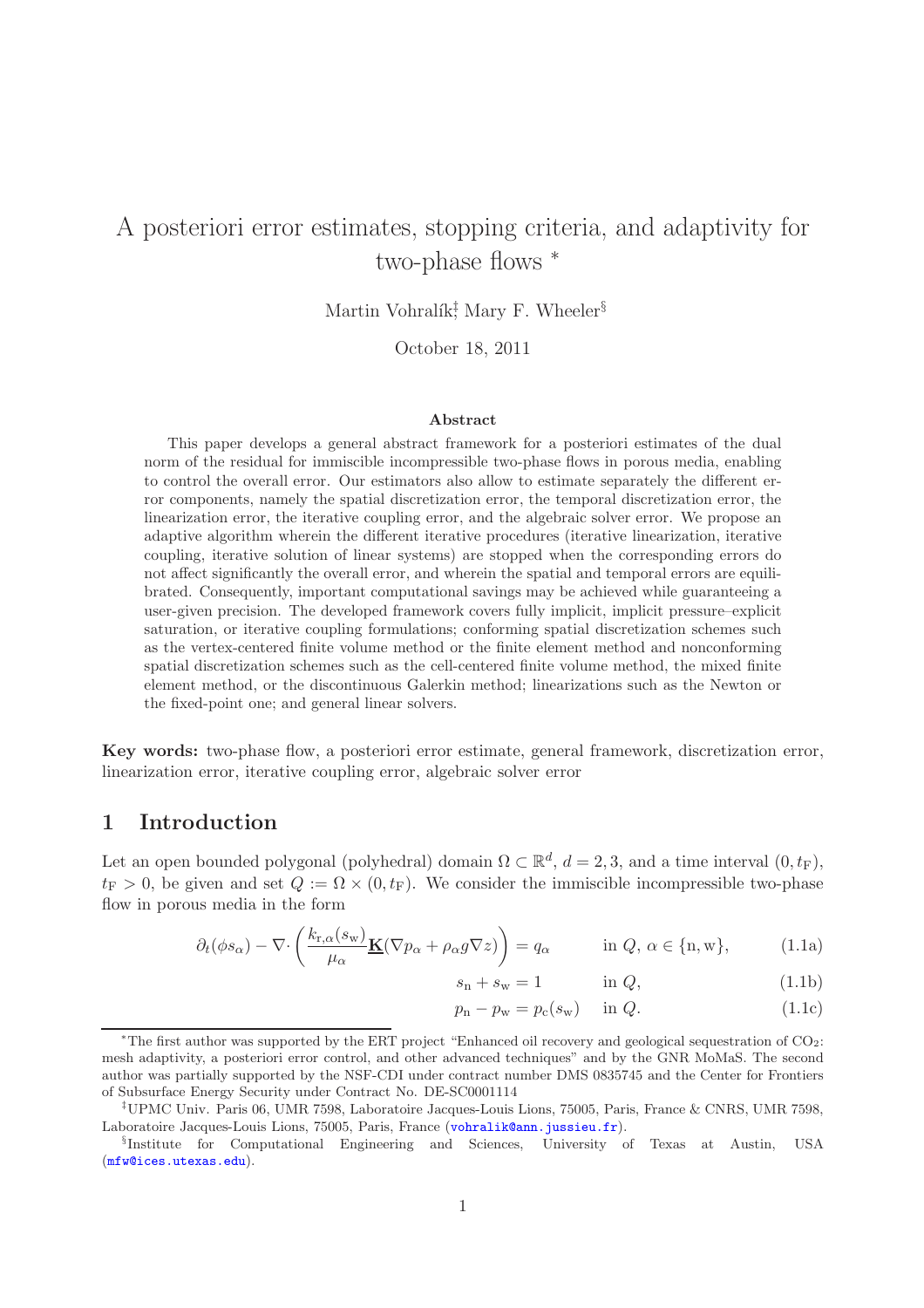Here the unknowns are  $s_{\alpha}$ , the *phase saturations*, and  $p_{\alpha}$ , the *phase pressures*,  $\alpha \in \{n, w\}$ . The subscripts n, w stand for nonwetting and wetting, respectively. Typically, the nonwetting phase is oil and the wetting one is water. For the sake of simplicity, we suppose that the porosity  $\phi$ , as well as the phase viscosities  $\mu_{\alpha}$  and the phase densities  $\rho_{\alpha}$  are all constant. The permeability tensor **K** and the phase sources  $q_{\alpha}$ ,  $\alpha \in \{n, w\}$ , are only supposed to depend on the space coordinate **x** and on the time t. For the sake of simplicity, we suppose  $q_{\alpha}$  piecewise constant in time on time mesh defined below. In  $(1.1a)$ – $(1.1c)$ , z stands for the vertical coordinate and g for the gravitation acceleration constant. The system  $(1.1a)$ – $(1.1c)$  is nonlinear and coupled because of the presence of  $p_c$ , the capillary pressure, and of  $k_{r,\alpha}$ , the phase relative permeabilities, which are both given functions of the wetting phase saturation  $s_w$ . For example, in the Brooks–Corey [\[11\]](#page-16-0) model,

$$
k_{\rm r,w}(s_{\rm w}) = s_{\rm e}^4
$$
,  $k_{\rm r,n}(s_{\rm w}) = (1 - s_{\rm e})^2 (1 - s_{\rm e}^2)$ 

and

$$
p_{\rm c}(s_{\rm w}) = p_{\rm d}s_{\rm e}^{-\frac{1}{2}},
$$

where

$$
s_{\rm e} := \frac{s_{\rm w} - s_{\rm rw}}{1 - s_{\rm rw} - s_{\rm rn}}.
$$

Here  $p_d$  is the entry pressure and  $s_{rw}$  and  $s_{rn}$  are respectively the wetting and nonwetting residual saturations. Note that  $(1.1a)$ – $(1.1c)$  is degenerate as the phase relative permeabilities  $k_{r,\alpha}$  can become zero.

Define the phase Darcy velocities  $u_{\alpha}, \alpha \in \{n, w\}$ , by

<span id="page-1-2"></span>
$$
\mathbf{u}_{\alpha} := -\frac{k_{\mathrm{r},\alpha}(s_{\mathrm{w}})}{\mu_{\alpha}} \underline{\mathbf{K}}(\nabla p_{\alpha} + \rho_{\alpha} g \nabla z). \tag{1.2}
$$

For the sake of simplicity only, we suppose homogeneous Neumann boundary conditions

$$
\mathbf{u}_{\alpha} \cdot \mathbf{n}_{\Omega} = 0 \qquad \text{on } \partial \Omega \times (0, t_{\mathcal{F}}), \ \alpha \in \{\mathbf{n}, \mathbf{w}\}. \tag{1.3}
$$

Conditions [\(1.3\)](#page-1-0) can be replaced by more realistic ones. The initial condition is imposed through

<span id="page-1-1"></span><span id="page-1-0"></span>
$$
s_{\rm w}(\cdot,0) = s_{\rm w}^0 \qquad \text{in } \Omega \tag{1.4}
$$

and we also fix

$$
(p_w(\cdot, t), 1) = 0 \qquad \forall t \in (0, t_F), \tag{1.5a}
$$

$$
(q_n(\cdot, t) + q_w(\cdot, t), 1) = 0 \qquad \forall t \in (0, t_F). \tag{1.5b}
$$

Here and below,  $(\cdot, \cdot)$  stands for the  $L^2(\Omega)$  scalar product.

The problem  $(1.1a)$ – $(1.5b)$  is of fundamental importance in petroleum engineering. Many results on this problem and on its numerical approximation have been derived in the past. The analysis of  $(1.1a)$ – $(1.5b)$  including the existence, uniqueness, and well-posedness results has been in particular carried out in  $[40, 17, 5, 18, 19, 20, 13]$  $[40, 17, 5, 18, 19, 20, 13]$  $[40, 17, 5, 18, 19, 20, 13]$  $[40, 17, 5, 18, 19, 20, 13]$  $[40, 17, 5, 18, 19, 20, 13]$  $[40, 17, 5, 18, 19, 20, 13]$  $[40, 17, 5, 18, 19, 20, 13]$  $[40, 17, 5, 18, 19, 20, 13]$  $[40, 17, 5, 18, 19, 20, 13]$  $[40, 17, 5, 18, 19, 20, 13]$  $[40, 17, 5, 18, 19, 20, 13]$  $[40, 17, 5, 18, 19, 20, 13]$ , see also  $[3, 45, 51]$  $[3, 45, 51]$  $[3, 45, 51]$  $[3, 45, 51]$ . For the use and analysis of mixed finite element methods for the numerical approximation of  $(1.1a)$ – $(1.5b)$  we refer to, e.g., [\[23,](#page-17-3) [6,](#page-16-5) [58\]](#page-19-1) and the references therein, for discontinuous Galerkin methods, to, e.g., [\[27,](#page-17-4) [28,](#page-17-5) [29\]](#page-17-6) and the references therein, for cell-centered finite volume methods to, e.g., [\[34\]](#page-18-2) and the references therein, and for vertex-centered finite volume methods to, e.g., [\[36\]](#page-18-3) and the references therein. Multiscale and mortar techniques, efficient parallelization, and multinumerics and multiphysics formulations have been investigated in [\[48\]](#page-18-4). Linearization, linear solver techniques, and stopping criteria for multiphase flows are discussed in, e.g., [\[57,](#page-19-2) [42,](#page-18-5) [41\]](#page-18-6).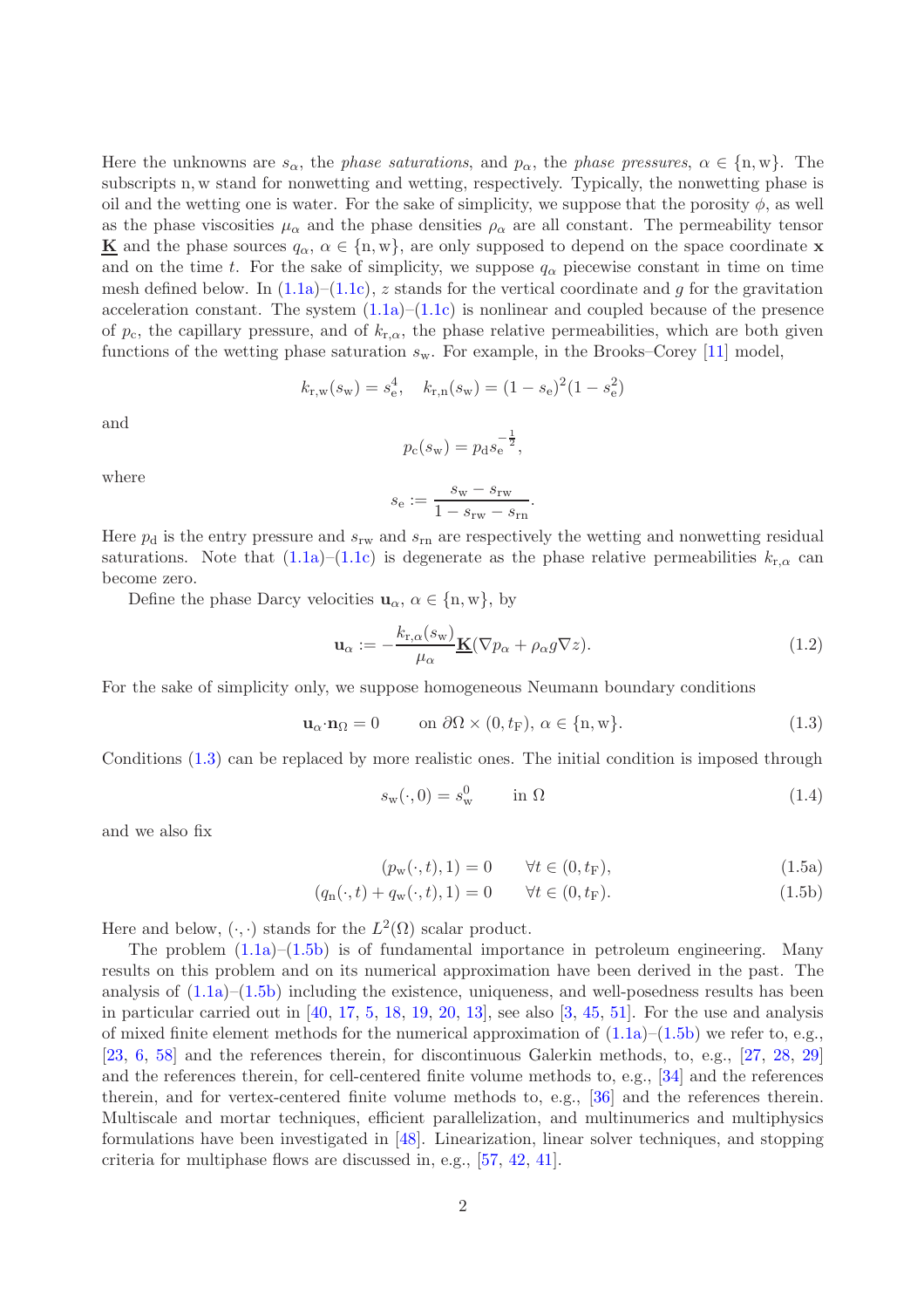The purpose of the present paper is to derive a posteriori estimates for numerical approximations of the problem  $(1.1a)$ – $(1.5b)$ . Our estimates give a guaranteed and fully and easily computable upper bound on the selected error measure, the dual norm of the residual augmented by the distance of the approximate global and complementary pressures to proper function spaces. Recall that such error measure leads to the energy error for linear problems (cf., e.g., [\[31\]](#page-17-7)), and it is shown in [\[14\]](#page-16-6) that this is an upper bound on the error between the exact and approximate saturations, global pressures, and complementary pressures for conforming discretizations. Our estimates also allow to distinguish, estimate separately, and compare different error components. The principal error component is the discretization error, due to the numerical scheme chosen, the local space mesh size, and the local time mesh size. This can be decomposed into *space discretization error* and *time discretization error*. The subsidiary error component is the error due to various iterative procedures involved in the calculation. This includes *linearization error*, *iterative coupling error*, or *linear solver error*. We next devise adaptive algorithms where all the iterative procedures on a given time level are stopped whenever the individual errors drop to the level at which they do not affect significantly the overall error. Simultaneously, the space and time discretization errors are adjusted so that they are of similar size.

The benefits of such a procedure are twofold. Firstly, the overall error is controlled and strategies for obtaining a user-given final precision at the end of the simulation can be devised. Secondly, it is likely to lead to important computational savings, as performing an excessive number of unnecessary linearization/iterative coupling/linear solver iterations and using too fine (with respect to the other components of the error) space or time meshes can be avoided. These concepts have been known for long time in the engineering practice but only recently, rigorous mathematical analysis has been started in model cases. In particular, linear solver error estimation and linear solver stopping criteria have been developed in, e.g., [\[9,](#page-16-7) [46,](#page-18-7) [7\]](#page-16-8), nonlinear solver error estimation and nonlinear solver stopping criteria are treated in, e.g., [\[35,](#page-18-8) [15,](#page-16-9) [16\]](#page-16-10), and spatial and temporal errors are estimated and balanced in, e.g., [\[49,](#page-19-3) [50,](#page-19-4) [52,](#page-19-5) [44\]](#page-18-9). Inexact Newton methods have been studied in, e.g., [\[24,](#page-17-8) [25\]](#page-17-9). Herein, we build upon the results of [\[37,](#page-18-10) [26,](#page-17-10) [31,](#page-17-7) [32\]](#page-17-11) which give guaranteed and robust a posteriori estimates.

The present paper gives a posteriori error estimates in a very general setting without a specification of the underlying numerical treatment. Examples of the application of the present abstract framework to different discrete formulations, spatial and temporal discretizations, linearizations, and linear solvers are given in [\[21,](#page-17-12) [14\]](#page-16-6). In order to unify the presentation, we have chosen once and for all as the primary unknowns the pressure and saturation of the wetting phase. Adjustments to all other choices are easily possible.

# 2 Preliminaries

We specify here the notation and function spaces used, characterize the weak solution, give our assumptions on the approximate solutions, and define the error measure.

### <span id="page-2-0"></span>2.1 Function spaces and space and time meshes

We denote by  $H^1(\Omega)$  the Sobolev space of those functions from  $L^2(\Omega)$  which admit a weak gradient in  $[L^2(\Omega)]^d$ . The functions from  $H^1(\Omega)$  are *continuous* in the trace sense, so that  $H^1(\Omega)$  is a perfect mathematical space for representing continuous scalar physical quantities. A counterpart of  $H^1(\Omega)$ for vector functions is the space  $\mathbf{H}(\text{div}, \Omega)$  of those functions from  $[L^2(\Omega)]^d$  which admit a weak divergence in  $L^2(\Omega)$ . The functions from  $\mathbf{H}(\text{div}, \Omega)$  have a *continuous normal trace* (in appropriate sense), so that  $H(\text{div}, \Omega)$  is a perfect mathematical space for representing mass-conservative vector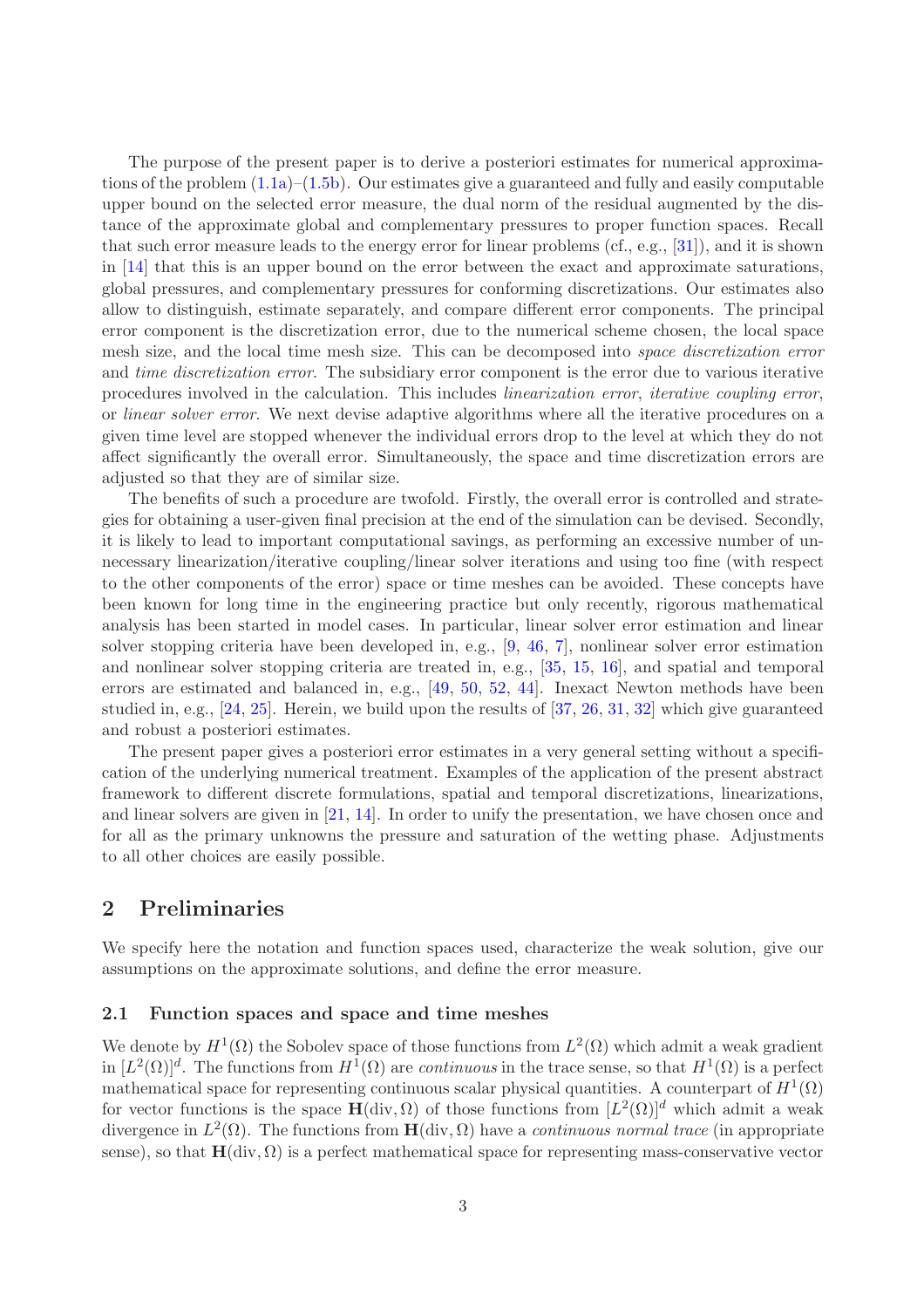physical quantities. We will also need below the space

$$
X := L^{2}(0, t_{F}; H^{1}(\Omega));
$$
\n(2.1)

for  $\varphi \in X$ , we set

$$
\|\varphi\|_X:=\left\{\int_0^{t_{\rm F}}\|\nabla\varphi\|^2{\rm d}t\right\}^\frac{1}{2}
$$

and observe that X is the usual energy space for parabolic problems and that  $\|\varphi\|_X$  is the associated energy norm.

We consider a strictly increasing sequence of discrete times  $\{t^n\}_{0 \leq n \leq N}$  such that  $t^0 = 0$  and  $t^N = t_F$ , together with a set of meshes  $\{\mathcal{T}_h^n\}_{0 \le n \le N}$ . For all  $1 \le n \le N$ , we define the time interval  $I_n := (t^{n-1}, t^n]$  and the time step  $\tau^n := t^n - t^{n-1}$ . For all  $0 \le n \le N$ , we assume that  $\mathcal{T}_h^n$  covers exactly  $\Omega$ . The meshes  $\mathcal{T}_h^n$  can be composed of general polygonal (polyhedral) elements. For all  $T \in \mathcal{T}_h^n$ ,  $h_T$  denotes the diameter of the mesh element T. The discrete times and meshes can be constructed by a space–time adaptive time-marching algorithm such as those of Sections [4.1,](#page-8-0) [4.3](#page-12-0) and [5.1,](#page-13-0) [5.2,](#page-15-0) [5.4](#page-15-1) below.

Let W be a vector space of functions defined on  $\Omega$ . We then use the notation  $P^1_{\tau}(W)$  for the vector space of functions v defined on Q such that  $v(\cdot, t)$  takes values in W and is continuous and piecewise affine in time. Functions in  $P^1(\mathcal{W})$  are uniquely defined by the  $(N+1)$  functions  $\{v^n := v(\cdot, t^n)\}_{0 \le n \le N}$  in W. Similarly,  $P_\tau^0(W)$  denotes the vector space of functions defined on Q such that  $v(\cdot, t)$  takes values in W and is piecewise constant in time; for  $1 \leq n \leq N$ , we then set  $v^n := v(\cdot, t)|_{I_n}$ . Functions in  $P^0_{\tau}(W)$  are uniquely defined by the N functions  $\{v^n\}_{1 \leq n \leq N}$  in W. Furthermore, we observe that if  $v \in P_\tau^1(W)$ , then  $\partial_t v \in P_\tau^0(W)$  is such that for all  $1 \leq n \leq N$ ,

$$
\partial_t^n v := \partial_t v|_{I_n} = \frac{1}{\tau^n} (v^n - v^{n-1}).\tag{2.2}
$$

Finally, let  $0 \le n \le N$ . We first define the broken Sobolev space  $H^1(\mathcal{T}_h^n)$  as the space of such functions  $v \in L^2(\Omega)$  that  $v|_T \in H^1(T)$  for all  $T \in \mathcal{T}_h^n$ . The symbol  $\nabla$  henceforth denotes the corresponding broken gradient, i.e., a gradient of the function restricted to each mesh element T. Then we also define  $P^1_\tau(H^1(\mathcal{T}))$  as the space of functions v continuous and piecewise affine in time, given by  $v^n \in H^1(\mathcal{T}_h^n)$  for every discrete time  $t^n$ ,  $0 \le n \le N$ , i.e.,  $\{v^n = v(\cdot, t^n)\}_{0 \le n \le N}$  in  $H^1(\mathcal{T}_h^n)$ .

### <span id="page-3-1"></span>2.2 Weak solution definition via the global and complementary pressures

In order to characterize the error in an approximate solution to  $(1.1a)$ – $(1.5b)$ , we first need to define the weak solution of  $(1.1a)$ – $(1.5b)$ . Solely to this purpose, we, following [\[17,](#page-16-1) [5,](#page-16-2) [18,](#page-17-0) [19,](#page-17-1) [20\]](#page-17-2), introduce the global and complementary pressures. We would like to stress that these mathematical quantities only appear in this section in order to describe the weak solution and in Section [2.4](#page-4-0) in order to define the error measure, but they are not supposed to be used in the actual numerical treatment.

Let the phase mobilities be denoted by

$$
\lambda_{\alpha}(a) := \frac{k_{\mathrm{r},\alpha}(a)}{\mu_{\alpha}} \qquad \alpha \in \{\mathrm{n}, \mathrm{w}\}. \tag{2.3}
$$

We define the *global pressure*

<span id="page-3-0"></span>
$$
\mathfrak{p}(p_{\rm w}, s_{\rm w}) := p_{\rm w} + \int_0^{s_{\rm w}} \frac{\lambda_{\rm n}(a)}{\lambda_{\rm w}(a) + \lambda_{\rm n}(a)} p_{\rm c}'(a) da \tag{2.4}
$$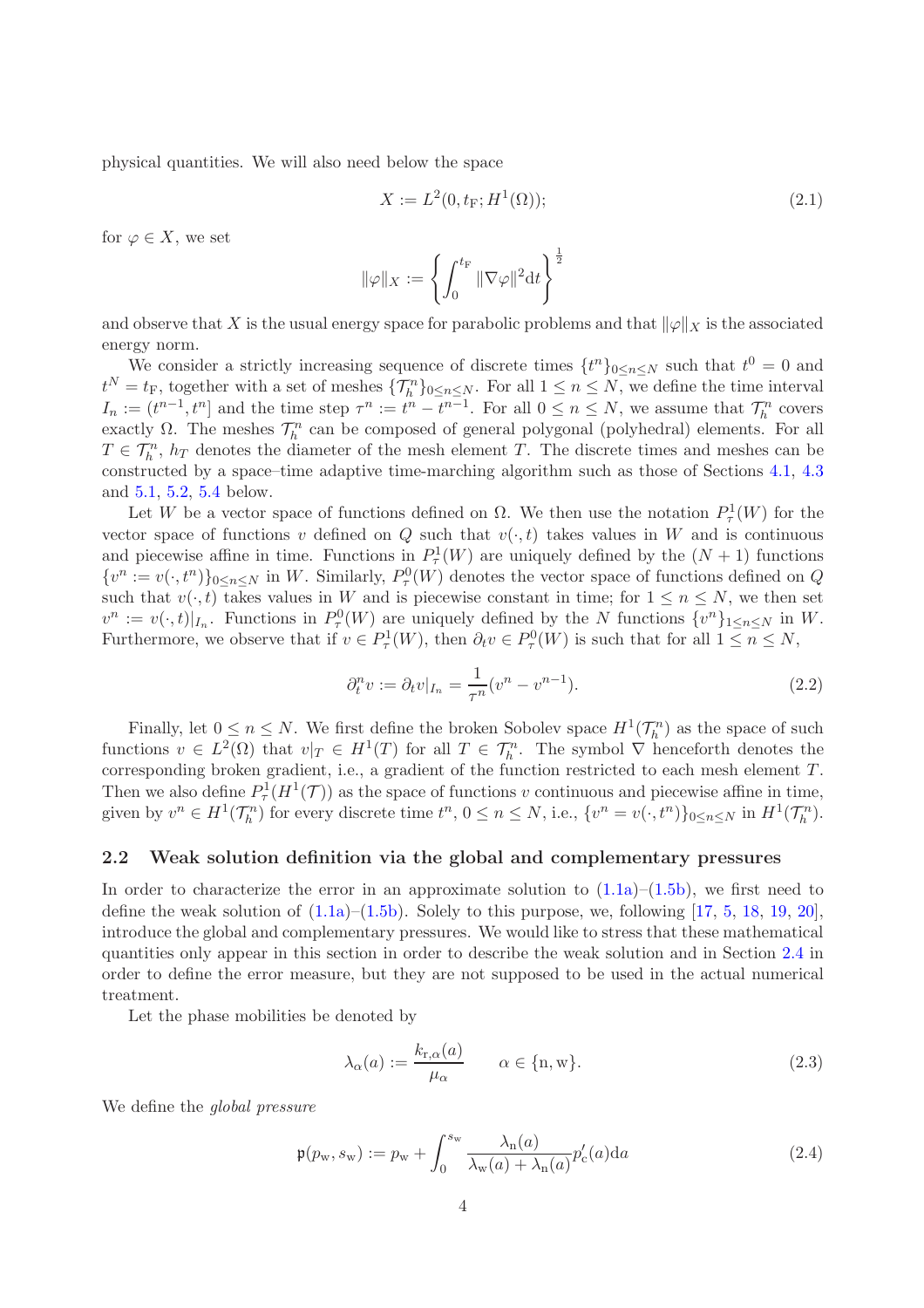and the *complementary pressure*

<span id="page-4-7"></span><span id="page-4-6"></span><span id="page-4-5"></span><span id="page-4-3"></span><span id="page-4-2"></span><span id="page-4-1"></span>
$$
\mathfrak{q}(s_w) := -\int_0^{s_w} \frac{\lambda_w(a)\lambda_n(a)}{\lambda_w(a) + \lambda_n(a)} p'_c(a) da.
$$
\n(2.5)

Next, in order to simplify the developments below, let us define the functions  $\mathbf{v}_{\alpha}, \alpha \in \{\text{n}, \text{w}\}\)$ , of wetting pressure and saturation  $(p_w, s_w)$ , by

$$
\mathbf{v}_{\mathbf{w}}(p_{\mathbf{w}}, s_{\mathbf{w}}) := -\underline{\mathbf{K}}(\lambda_{\mathbf{w}}(s_{\mathbf{w}})\nabla \mathfrak{p}(p_{\mathbf{w}}, s_{\mathbf{w}}) + \nabla \mathfrak{q}(s_{\mathbf{w}}) + \lambda_{\mathbf{w}}(s_{\mathbf{w}})\rho_{\mathbf{w}}g\nabla z),
$$
(2.6a)

$$
\mathbf{v}_n(p_w, s_w) := -\underline{\mathbf{K}}(\lambda_n(s_w)\nabla\mathfrak{p}(p_w, s_w) - \nabla\mathfrak{q}(s_w) + \lambda_n(s_w)\rho_n g \nabla z). \tag{2.6b}
$$

Note that  $\mathbf{v}_{\alpha}(p_{w}, s_{w})$  are formally equivalent to the phase velocities  $\mathbf{u}_{\alpha}$  given by [\(1.2\)](#page-1-2). We need to introduce the global and complementary pressures  $\mathfrak p$  and  $\mathfrak q$  and the functions  $\mathbf{v}_w(p_w, s_w)$  and  $\mathbf{v}_n(p_w, s_w)$  as the relations [\(1.2\)](#page-1-2) may not be properly defined under the regularity assumptions of the weak solution definition, whereas  $(2.6a)$ – $(2.6b)$  are always well defined.

We suppose that the data are regular enough so that the weak solution  $(p_w, s_w)$  to  $(1.1a)$ – $(1.5b)$ , setting  $s_n := 1 - s_w$ , can be characterized by

$$
\partial_t s_w \in X', \mathfrak{q}(s_w) \in X, s_w(\cdot, 0) = s_w^0,
$$
\n
$$
(2.7a)
$$

$$
\mathfrak{p}(p_{\rm w}, s_{\rm w}) \in X,\tag{2.7b}
$$

$$
(p_w(\cdot, t), 1) = 0 \qquad \text{for a.e. } t \in (0, t_F), \tag{2.7c}
$$

$$
\int_0^{c_{\mathbf{F}}} \{ \langle \partial_t (\phi s_\alpha), \varphi \rangle - (\mathbf{v}_\alpha(p_\mathbf{w}, s_\mathbf{w}), \nabla \varphi) - (q_\alpha, \varphi) \} \mathrm{d}t = 0 \qquad \forall \varphi \in X, \, \alpha \in \{\mathbf{n}, \mathbf{w}\}. \tag{2.7d}
$$

We refer to [\[18\]](#page-17-0) for the details.

### <span id="page-4-4"></span>2.3 Approximate saturations and pressures

Our a posteriori error estimates will be given for *general approximate wetting saturations*  $s_{w,h\tau}$ and *general approximate wetting pressures*  $p_{w,h\tau}$ , not linked to any particular numerical scheme. More precisely, recalling the definition of the space  $P^1_\tau(H^1(\mathcal{T}))$  from Section [2.1,](#page-2-0) we merely require  $s_{w,h\tau}, p_{w,h\tau} \in P_\tau^1(H^1(\mathcal{T}))$ . Herein, we tacitly assume only lowest-order discretizations in time. In general, the notation  $v_{h\tau}$  stands for a space–time function continuous and piecewise affine in time and piecewise polynomial in space on the meshes  $\mathcal{T}_h^n$  and  $v_h^n := v_{h\tau}(\cdot, t^n)$  for the piecewise polynomial in space. We also assume for simplicity of exposition that  $s_{w,h}^0 = s_w^0$  and that  $(p_{w,h\tau}(\cdot,t), 1) = 0$  for all  $t \in (0, t_F)$ .

We use the definitions [\(2.4\)](#page-3-0), [\(2.5\)](#page-4-3), and [\(2.6a\)](#page-4-1)–[\(2.6b\)](#page-4-2) also for the approximate saturations  $s_{w,h\tau}$ and pressures  $p_{w,h\tau}$ , i.e., we replace the arguments  $s_w$  by  $s_{w,h\tau}$  and  $p_w$  by  $p_{w,h\tau}$ . The present framework in particular includes cases where  $s_{w,h\tau}$  and  $p_{w,h\tau}$  are *nonconforming* in the sense that  $\mathfrak{q}(s_{w,h\tau}) \notin X$  and  $\mathfrak{p}(p_{w,h\tau}, s_{w,h\tau}) \notin X$ . This happens in particular whenever  $\mathfrak{q}(s_{w,h\tau})$  and  $\mathfrak{p}(p_{\mathrm{w},h\tau}, s_{\mathrm{w},h\tau})$  are discontinuous.

### <span id="page-4-0"></span>2.4 Error measure

The primordial question in a posteriori error estimates is that of the error "measure". In linear problems, one usually chooses the energy norm for a global error measure. In nonlinear problems, the situation is more difficult. One approach consists in taking the dual norm of the residual, i.e., of the difference of the nonlinear operator applied to the exact and approximate solutions, cf.  $[15, 16, 26, 22]$  $[15, 16, 26, 22]$  $[15, 16, 26, 22]$  $[15, 16, 26, 22]$  $[15, 16, 26, 22]$  $[15, 16, 26, 22]$ . We also refer to  $[4, 54, 53]$  $[4, 54, 53]$  $[4, 54, 53]$  $[4, 54, 53]$  for the use of dual norms in singularly perturbed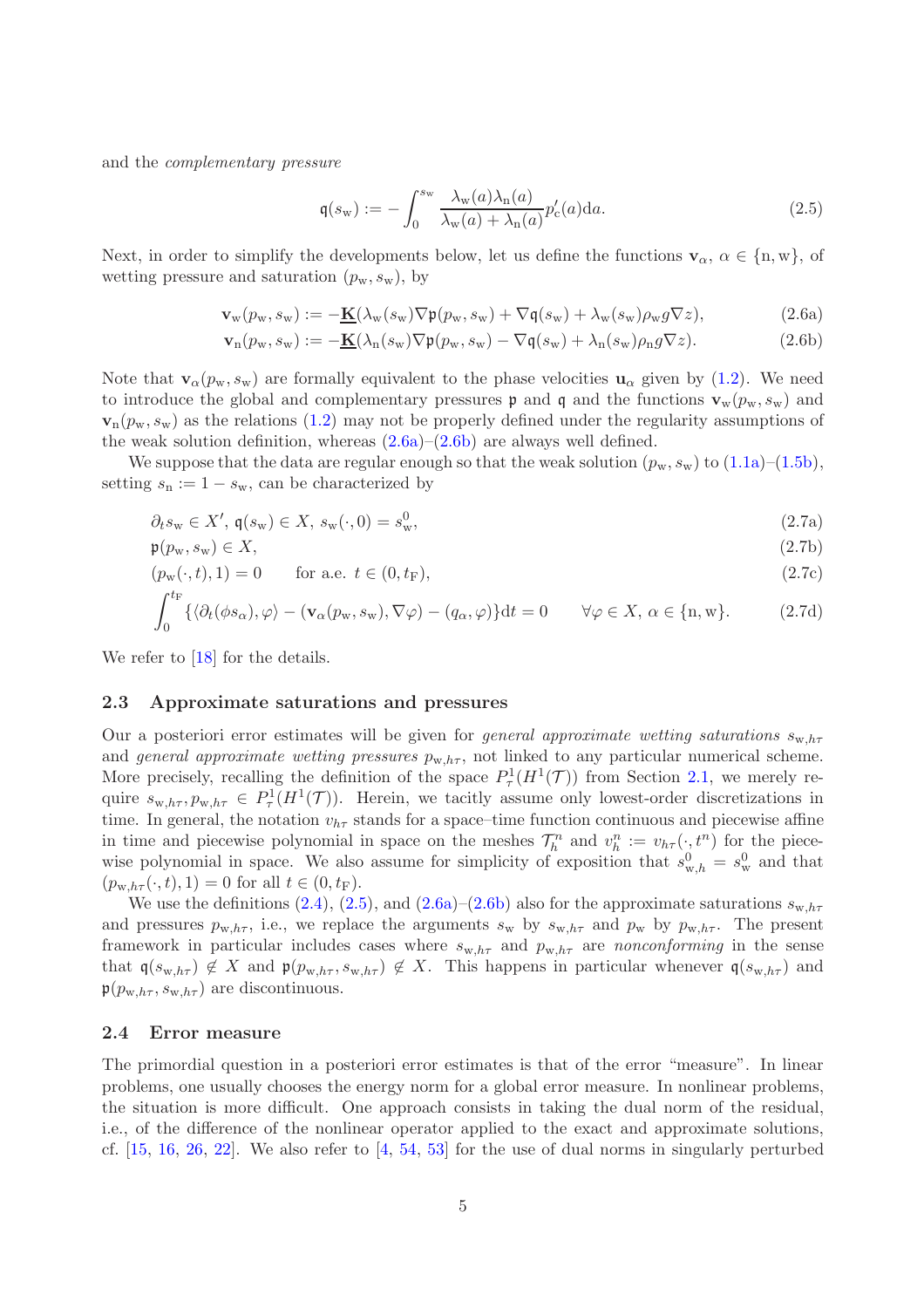linear problems. The advantage is that such a measure is dictated by the problem at hand, it simplifies the analysis, and leads to sharper (and possibly robust, as in [\[26,](#page-17-10) [22\]](#page-17-13)) estimates.

Let  $s_w$ ,  $p_w$  and  $s_{w,h\tau}$ ,  $p_{w,h\tau}$  be the exact and approximate wetting saturations and pressures as described in Sections [2.2](#page-3-1) and [2.3.](#page-4-4) Let  $s_n := 1 - s_w$  and  $s_{n,h\tau} := 1 - s_{w,h\tau}$ . We define our error measure by

<span id="page-5-0"></span>
$$
\|\|(s_{\mathbf{w}} - s_{\mathbf{w},h\tau}, p_{\mathbf{w}} - p_{\mathbf{w},h\tau})\|\|
$$
\n
$$
:= \left\{\sum_{\alpha \in \{\mathbf{n},\mathbf{w}\}} \left\{\sup_{\varphi \in X, \|\varphi\|_{X} = 1} \int_{0}^{t_{\mathbf{F}}} \left\{\langle \partial_{t}(\phi s_{\alpha}) - \partial_{t}(\phi s_{\alpha,h\tau}), \varphi \right\rangle \right. \\ \left. - (\mathbf{v}_{\alpha}(p_{\mathbf{w}}, s_{\mathbf{w}}) - \mathbf{v}_{\alpha}(p_{\mathbf{w},h\tau}, s_{\mathbf{w},h\tau}), \nabla \varphi) \right\} dt \right\}^{2} \Big\}^{\frac{1}{2}} \right\}
$$
\n
$$
+ \left\{\inf_{\tilde{\mathbf{p}} \in X} \int_{0}^{t_{\mathbf{F}}} \|\mathbf{\underline{K}}(\lambda_{\mathbf{w}}(s_{\mathbf{w},h\tau}) + \lambda_{\mathbf{n}}(s_{\mathbf{w},h\tau})) \nabla(\mathfrak{p}(p_{\mathbf{w},h\tau}, s_{\mathbf{w},h\tau}) - \tilde{\mathfrak{p}})\|^{2} dt \right\}^{\frac{1}{2}} \tag{2.8}
$$
\n
$$
+ \left\{\inf_{\tilde{\mathbf{q}} \in X} \int_{0}^{t_{\mathbf{F}}} \|\mathbf{\underline{K}} \nabla(\mathbf{q}(s_{\mathbf{w},h\tau}) - \tilde{\mathbf{q}})\|^{2} dt \right\}^{\frac{1}{2}}.
$$

For  $1 \leq n \leq N$ , a local-in-time version, consisting in replacing in [\(2.8\)](#page-5-0) the time integral  $\int_0^{t_F}$  by  $\int_{I_n}$  and the space X by  $X|_{I_n}$ , is denoted by  $\| |(s_w - s_{w,h\tau}, p_w - p_{w,h\tau})\| |_{I_n}$ .

The first term of the error measure [\(2.8\)](#page-5-0) represents the dual norm of the residual. Should  $s_{w,h\tau}$  coincide with  $s_w$  and  $p_{w,h\tau}$  with  $p_w$ , it equals zero. The second and third terms measure the nonconformity, i.e., the fact that possibly  $q(s_{w,h\tau}) \notin X$  and  $\mathfrak{p}(p_{w,h\tau}, s_{w,h\tau}) \notin X$ , which is typically the case for mixed finite element, cell-centered finite volume, or discontinuous Galerkin approximations; recall from  $(2.7a)-(2.7d)$  $(2.7a)-(2.7d)$  that  $\mathfrak{q}(s_w) \in X$  and  $\mathfrak{p}(p_w, s_w) \in X$  for the exact wetting saturation and pressure. The terms  $\underline{\mathbf{K}}(\lambda_{w}(s_{w,h\tau})+\lambda_{n}(s_{w,h\tau}))$  and  $\underline{\mathbf{K}}$  in front of the broken gradients represent weights with appropriate physical units and are deduced from the weak formulation, cf. [\[18,](#page-17-0) [14\]](#page-16-6). Shall there hold  $q(s_{w,h\tau}) \in X$  and  $\mathfrak{p}(p_{w,h\tau}, s_{w,h\tau}) \in X$ , as in the vertex-centered finite volume or finite element method, the second and third terms equal zero.

# <span id="page-5-3"></span>3 A general a posteriori error estimate

We present here a general a posteriori error estimate giving a guaranteed and fully computable upper bound on the error measure [\(2.8\)](#page-5-0).

#### 3.1 Pressure and velocities reconstructions

Recall that we merely suppose that the approximate wetting saturation and pressure  $s_{w,h\tau}$ ,  $p_{w,h\tau}$ belong to the space  $P^1_\tau(H^1(\mathcal{T}))$ . In order to proceed generally, without any further specification of the numerical treatment used to obtain  $s_{w,h\tau}$ ,  $p_{w,h\tau}$ , we now make the following assumption:

<span id="page-5-1"></span>Assumption 3.1 (Pressure and velocities reconstructions). *We assume that there exist scalar functions*  $\mathfrak{p}_{h\tau}$  *and*  $\mathfrak{q}_{h\tau}$  *and vector functions*  $\mathbf{u}_{\alpha,h\tau}$ ,  $\alpha \in \{\text{n}, \text{w}\}$ , *such that*  $\mathfrak{p}_{h\tau}$ ,  $\mathfrak{q}_{h\tau} \in X$  *and*  $\mathbf{u}_{\alpha,h\tau} \in X$  $P_{\tau}^{0}(\mathbf{H}(\text{div}, \Omega)), \alpha \in \{\text{n}, \text{w}\}\$ *. Moreover, we suppose that*  $\mathbf{u}_{\alpha, h\tau}$  *satisfy* 

<span id="page-5-2"></span>
$$
(q_{\alpha}^{n} - \partial_{t}^{n}(\phi s_{\alpha,h\tau}) - \nabla \cdot \mathbf{u}_{\alpha,h}^{n}, 1)_{T} = 0 \qquad \forall T \in \mathcal{T}_{h}^{n}, \quad \forall 1 \le n \le N, \quad \alpha \in \{\mathbf{n}, \mathbf{w}\}. \tag{3.1}
$$

*We will call*  $\mathfrak{p}_{h\tau}$  *the* global pressure reconstruction,  $\mathfrak{q}_{h\tau}$  *the* complementary pressure reconstruction, *and*  $\mathbf{u}_{\alpha,h\tau}$ ,  $\alpha \in \{n,w\}$ , the phase velocities reconstructions.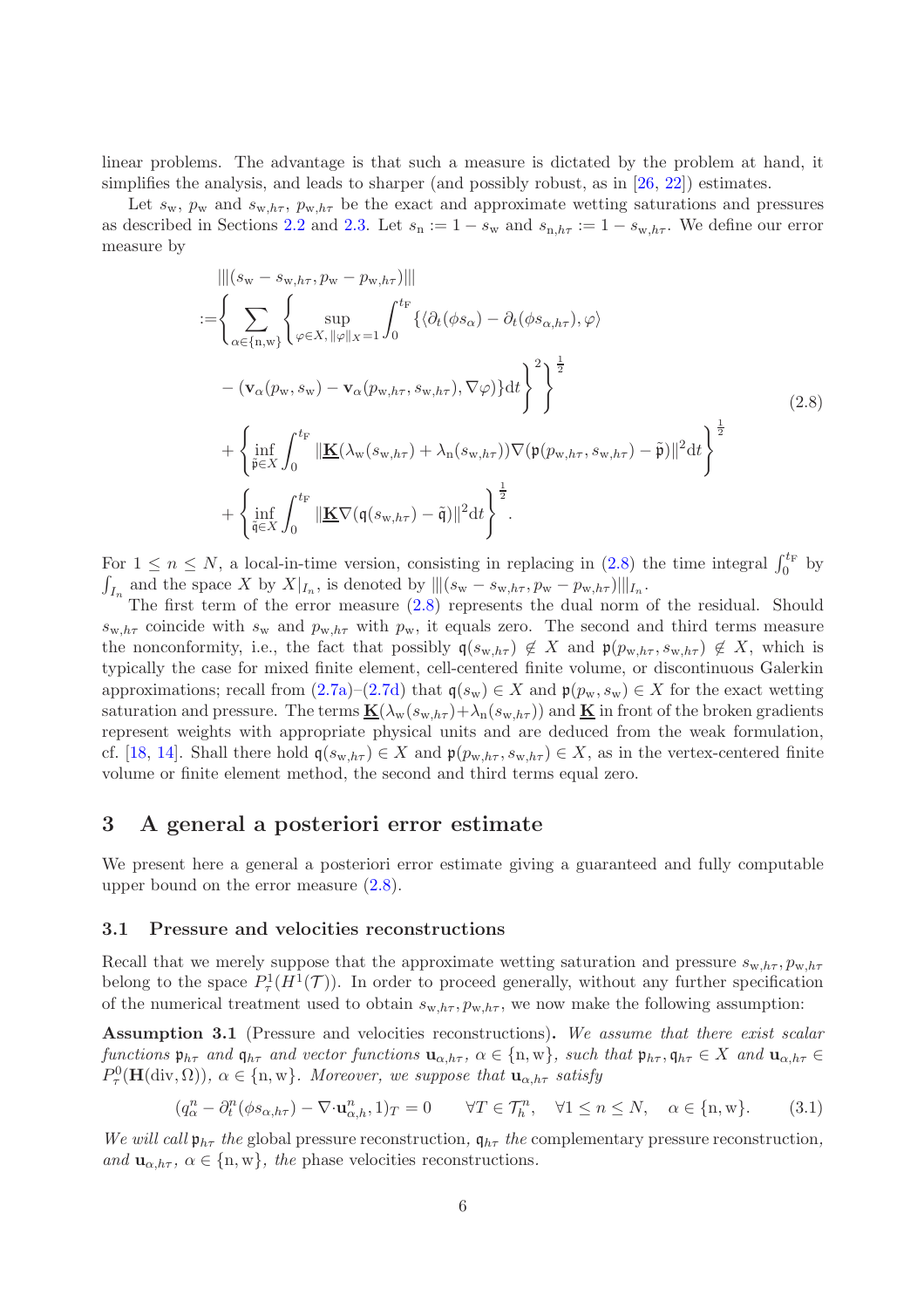Remark 3.2 (Pressure and velocities reconstructions). *In the continuous setting, the global pressure*  $\mathfrak{p}(p_w, s_w)$  *and the complementary pressure*  $\mathfrak{q}(s_w)$  *belong to the space* X*, see* [\(2.7a\)](#page-4-5)–[\(2.7b\)](#page-4-7)*, which in particular expresses their appropriate continuity. Similarly, it is physical that the normal traces of the phase velocities*  $\mathbf{v}_{\alpha}(p_{w}, s_{w})$   $(\mathbf{u}_{\alpha})$ ,  $\alpha \in \{n, w\}$ , are continuous and that the equilibrium *condition*

$$
\partial_t(\phi s_\alpha) + \nabla \cdot \mathbf{u}_\alpha = q_\alpha \tag{3.2}
$$

*holds, cf.* [\(1.1a\)](#page-0-0) *and* [\(1.2\)](#page-1-2)*, which expresses the mass balance and local conservativity for the phase fluxes. These properties are not necessarily satisfied at the discrete level, in the sense that there can hold*  $p(p_{w,h\tau}, s_{w,h\tau}) \notin X$ ,  $q(s_{w,h\tau}) \notin X$ , and that  $\mathbf{v}_{\alpha}(p_{w,h\tau}, s_{w,h\tau})$ ,  $\alpha \in \{\text{n}, \text{w}\}$ , are not in *equilibrium and their normal traces are discontinuous. The pressure reconstructions*  $\mathfrak{p}_{h\tau}, \mathfrak{q}_{h\tau}$  *and the velocity reconstructions*  $\mathbf{u}_{\alpha,h\tau}$ ,  $\alpha \in \{\text{n}, \text{w}\}\$  *of Assumption [3.1,](#page-5-1) restore the properties of the continuous level at the discrete one.*

### <span id="page-6-4"></span>3.2 A posteriori error estimate

We are now ready to describe our estimators. Let a time step  $n, 1 \leq n \leq N$ , and a mesh element  $T \in \mathcal{T}_h^n$  be given. Recall first the Poincaré inequality:

<span id="page-6-3"></span>
$$
\|\varphi - \varphi_T\|_T \le C_{\text{P},T} h_T \|\nabla \varphi\|_T \qquad \forall \varphi \in H^1(T),\tag{3.3}
$$

where  $\varphi_T$  is the mean value of the function  $\varphi$  on the element T and  $C_{P,T} = 1/\pi$  whenever the element T is convex [\[47,](#page-18-11) [8\]](#page-16-12). Define the *residual estimators*

<span id="page-6-0"></span>
$$
\eta_{\mathcal{R},T,\alpha}^{n} := C_{\mathcal{P},T} h_T \| q_{\alpha}^{n} - \partial_t^{n} (\phi s_{\alpha,h\tau}) - \nabla \cdot \mathbf{u}_{\alpha,h}^{n} \|_{T}, \qquad \alpha \in \{\mathbf{n}, \mathbf{w}\},
$$
\n(3.4)

the *diffusive flux estimators*

<span id="page-6-1"></span>
$$
\eta_{\text{DF},T,\alpha}^{n}(t) := \|\mathbf{u}_{\alpha,h}^{n} - \mathbf{v}_{\alpha}(p_{\text{w},h\tau}, s_{\text{w},h\tau})(t)\|_{T}, \qquad \alpha \in \{\text{n}, \text{w}\},\tag{3.5}
$$

and the *nonconformity estimators*

$$
\eta_{\text{NC},T,1}^n(t) := \|\underline{\mathbf{K}}(\lambda_{\mathbf{w}}(s_{\mathbf{w},h\tau}) + \lambda_{\mathbf{n}}(s_{\mathbf{w},h\tau}))\nabla(\mathfrak{p}(p_{\mathbf{w},h\tau},s_{\mathbf{w},h\tau}) - \mathfrak{p}_{h\tau})\|_T(t),\tag{3.6a}
$$

$$
\eta_{\text{NC},T,2}^n(t) := \|\underline{\mathbf{K}} \nabla (\mathfrak{q}(s_{w,h\tau}) - \mathfrak{q}_{h\tau})\|_T(t). \tag{3.6b}
$$

We then have the following result:

<span id="page-6-5"></span>**Theorem 3.3** (A posteriori estimate of the overall error). Let  $(p_w, s_w)$  be the weak wetting pressure *and saturation characterized by* [\(2.7a\)](#page-4-5)–[\(2.7d\)](#page-4-6)*.* Let  $(s_{w,h\tau}, p_{w,h\tau}) \in [P^1(\mathcal{H}^1(\mathcal{T}))]^2$  be the approxi*mate wetting pressure and saturation. Let the pressure and velocities reconstructions*  $\mathfrak{p}_{h\tau}$ ,  $\mathfrak{q}_{h\tau}$ , and  $u_{\alpha,h\tau}$ ,  $\alpha \in \{n,w\}$ , satisfy Assumption [3.1.](#page-5-1) Let the estimators be given by  $(3.4)$ – $(3.6b)$ . Then

<span id="page-6-2"></span>
$$
\|\|(s_{\mathbf{w}} - s_{\mathbf{w},h\tau}, p_{\mathbf{w}} - p_{\mathbf{w},h\tau})\| \leq \left\{\sum_{\alpha \in \{\mathbf{n}, \mathbf{w}\}} \sum_{n=1}^{N} \int_{I_n} \sum_{T \in \mathcal{T}_h^n} (\eta_{\mathbf{R},T,\alpha}^n + \eta_{\mathbf{D}F,T,\alpha}^n(t))^2 dt \right\}^{\frac{1}{2}} + \left\{\sum_{n=1}^{N} \int_{I_n} \sum_{T \in \mathcal{T}_h^n} (\eta_{\mathbf{N}C,T,1}^n(t))^2 dt \right\}^{\frac{1}{2}} + \left\{\sum_{n=1}^{N} \int_{I_n} \sum_{T \in \mathcal{T}_h^n} (\eta_{\mathbf{N}C,T,2}^n(t))^2 dt \right\}^{\frac{1}{2}}.
$$
\n(3.7)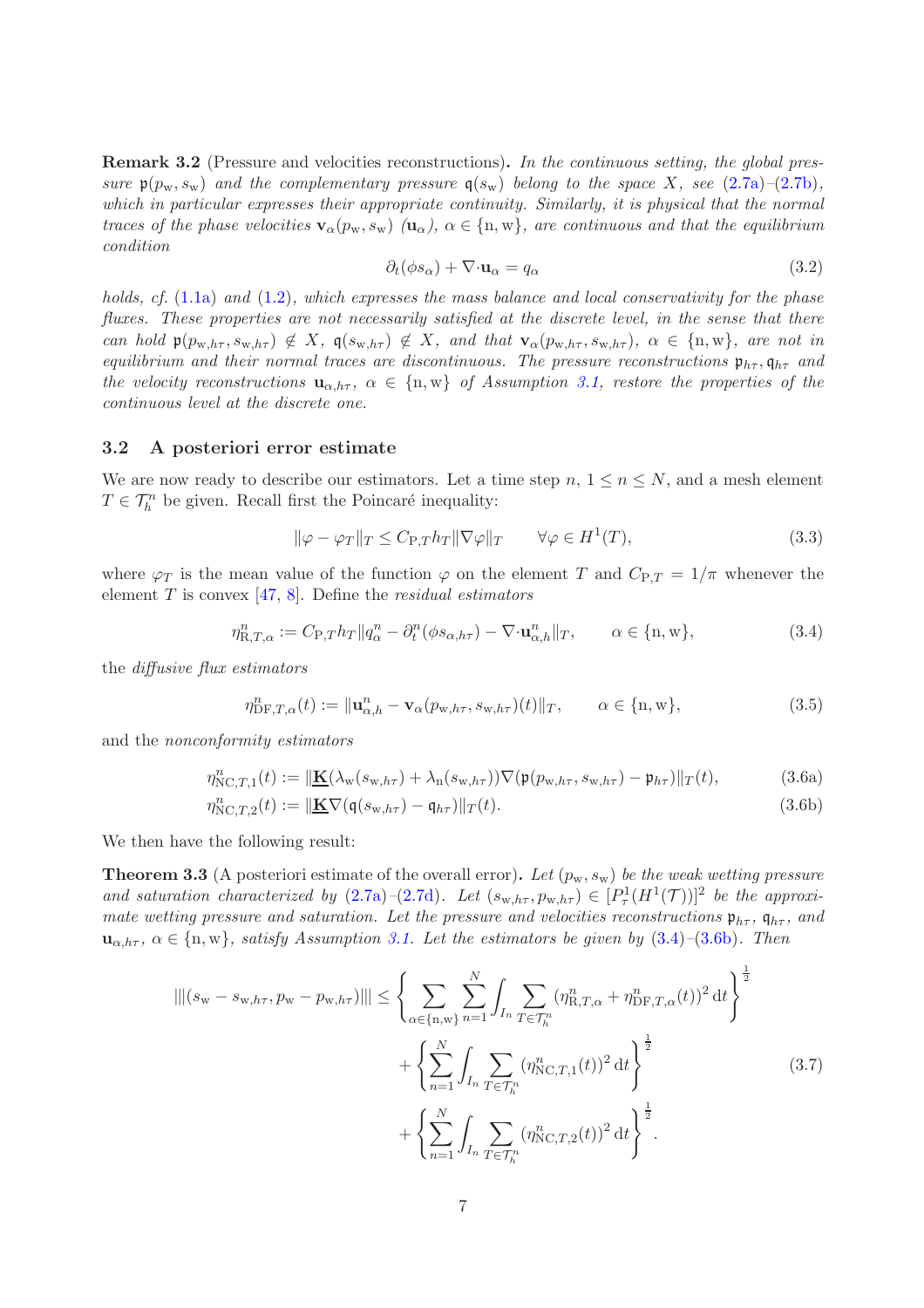*Proof.* The proof is straightforward using the definition of the error measure  $(2.8)$  and using Assumption [3.1.](#page-5-1) The second and third terms in [\(3.7\)](#page-6-2) clearly issue from the second and third terms on the right hand-side of [\(2.8\)](#page-5-0). We thus only have to prove that the first term is an upper bound on the first term in the right hand-side of [\(2.8\)](#page-5-0). Let  $\alpha \in \{n, w\}$  and  $\varphi \in X$ ,  $\|\varphi\|_X = 1$ , be given. Then [\(2.7d\)](#page-4-6) implies that

$$
\int_0^{t_F} \{ \langle \partial_t (\phi s_\alpha) - \partial_t (\phi s_{\alpha, h\tau}), \varphi \rangle - (\mathbf{v}_\alpha(p_w, s_w) - \mathbf{v}_\alpha(p_{w, h\tau}, s_{w, h\tau}), \nabla \varphi) \} dt = \int_0^{t_F} \{ (q_\alpha - \partial_t (\phi s_{\alpha, h\tau}), \varphi) + \mathbf{v}_\alpha(p_{w, h\tau}, s_{w, h\tau}), \nabla \varphi) \} dt.
$$

Let now  $1 \leq n \leq N$  be given. Adding and subtracting  $(\mathbf{u}_{\alpha,h}^n, \nabla \varphi)$ , using the Green theorem, the assumption  $(3.1)$ , the Poincaré inequality  $(3.3)$ , and the Cauchy–Schwarz inequality,

$$
(q_{\alpha}^{n} - \partial_{t}^{n}(\phi s_{\alpha,h\tau}), \varphi) + (\mathbf{v}_{\alpha}(p_{w,h\tau}, s_{w,h\tau}), \nabla \varphi)
$$
  
=  $(q_{\alpha}^{n} - \partial_{t}^{n}(\phi s_{\alpha,h\tau}) - \nabla \cdot \mathbf{u}_{\alpha,h}^{n}, \varphi) + (\mathbf{v}_{\alpha}(p_{w,h\tau}, s_{w,h\tau}) - \mathbf{u}_{\alpha,h}^{n}, \nabla \varphi)$   
= 
$$
\sum_{T \in \mathcal{T}_{h}^{n}} \{ (q_{\alpha}^{n} - \partial_{t}^{n}(\phi s_{\alpha,h\tau}) - \nabla \cdot \mathbf{u}_{\alpha,h}^{n}, \varphi - \varphi_{T})_{T} + (\mathbf{v}_{\alpha}(p_{w,h\tau}, s_{w,h\tau}) - \mathbf{u}_{\alpha,h}^{n}, \nabla \varphi)_{T} \}
$$
  

$$
\leq \sum_{T \in \mathcal{T}_{h}^{n}} \{ (\eta_{R,T,\alpha}^{n} + \eta_{\mathrm{DF},T,\alpha}^{n}(t)) \|\nabla \varphi\|_{T} \}.
$$

Thus

$$
\sum_{n=1}^{N} \int_{I_n} \{ \langle \partial_t (\phi s_{\alpha}) - \partial_t^n (\phi s_{\alpha, h\tau}), \varphi \rangle - (\mathbf{v}_{\alpha}(p_{\mathbf{w}}, s_{\mathbf{w}}) - \mathbf{v}_{\alpha}(p_{\mathbf{w}, h\tau}, s_{\mathbf{w}, h\tau}), \nabla \varphi) \} dt
$$
\n
$$
\leq \sum_{n=1}^{N} \int_{I_n} \sum_{T \in \mathcal{T}_h^n} \{ (\eta_{\mathbf{R}, T, \alpha}^n + \eta_{\mathbf{D} \mathbf{F}, T, \alpha}^n(t)) \|\nabla \varphi\|_T \} dt,
$$

wherefrom the assertion of the theorem follows by the Cauchy–Schwarz inequality and by the fact that  $\|\varphi\|_X = 1$ .  $\Box$ 

#### <span id="page-7-0"></span>3.3 Application to different numerical methods

For the theoretical analysis of this paper, we only need Assumption [3.1.](#page-5-1) The practical application of the present framework to different numerical methods consists in specifying the construction of  $\mathfrak{p}_{h\tau}$ ,  $\mathfrak{q}_{h\tau}$ , and  $\mathbf{u}_{\alpha,h\tau}$ ,  $\alpha \in \{n,w\}$  that we outline now.

In vertex-centered finite volume or finite element methods, there typically holds  $\mathfrak{p}(p_{w,h\tau}, s_{w,h\tau}) \in$ X and  $\mathfrak{q}(s_{w,h\tau}) \in X$ , so that we can put  $\mathfrak{p}_{h\tau} := \mathfrak{p}(p_{w,h\tau}, s_{w,h\tau})$  and  $\mathfrak{q}_{h\tau} := \mathfrak{q}(s_{w,h\tau})$ . In the other, nonconforming, numerical methods, we typically choose  $\mathfrak{p}_{h\tau} \in P_\tau^1(H^1(\Omega))$ ,  $\mathfrak{p}_h^n := \mathcal{I}_{\text{av}}(\mathfrak{p}(p_{w,h}^n, s_{w,h}^n))$ and  $\mathfrak{q}_{h\tau} \in P^1_\tau(H^1(\Omega))$ ,  $\mathfrak{q}_h^n := \mathcal{I}_{av}(\mathfrak{q}(s_{w,h}^n))$ . Here  $\mathcal{I}_{av}$  is the averaging operator which sets the Lagrangian degrees of freedom inside  $\Omega$  to the average of the values from the different elements sharing this degree of freedom, see [\[1,](#page-15-2) [38,](#page-18-12) [12\]](#page-16-13).

The choice of  $u_{\alpha,h\tau}$ ,  $\alpha \in \{n,w\}$ , is more involved. In mixed finite element methods, in addition to the approximate wetting saturation  $s_{w,h\tau}$  and pressure  $p_{w,h\tau}$  described in Section [2.3,](#page-4-4) one also directly obtains phase velocity approximations  $\mathbf{u}_{\alpha,h\tau} \in P_\tau^0(\mathbf{H}(\text{div},\Omega))$ ,  $\alpha \in \{\text{n}, \text{w}\}\)$ , sat-isfying [\(3.1\)](#page-5-2). More precisely, for every time interval  $I_n$ ,  $1 \leq n \leq N$ , typically  $\mathbf{u}_{\alpha,h}^n \in \mathbf{RTN}(\mathcal{T}_h^n)$ , where  $\mathbf{RTN}(\mathcal{T}_h^n)$  is the Raviart–Thomas finite-dimensional subspace of  $\mathbf{H}(\mathrm{div}, \Omega)$ , cf. [\[10\]](#page-16-14). In other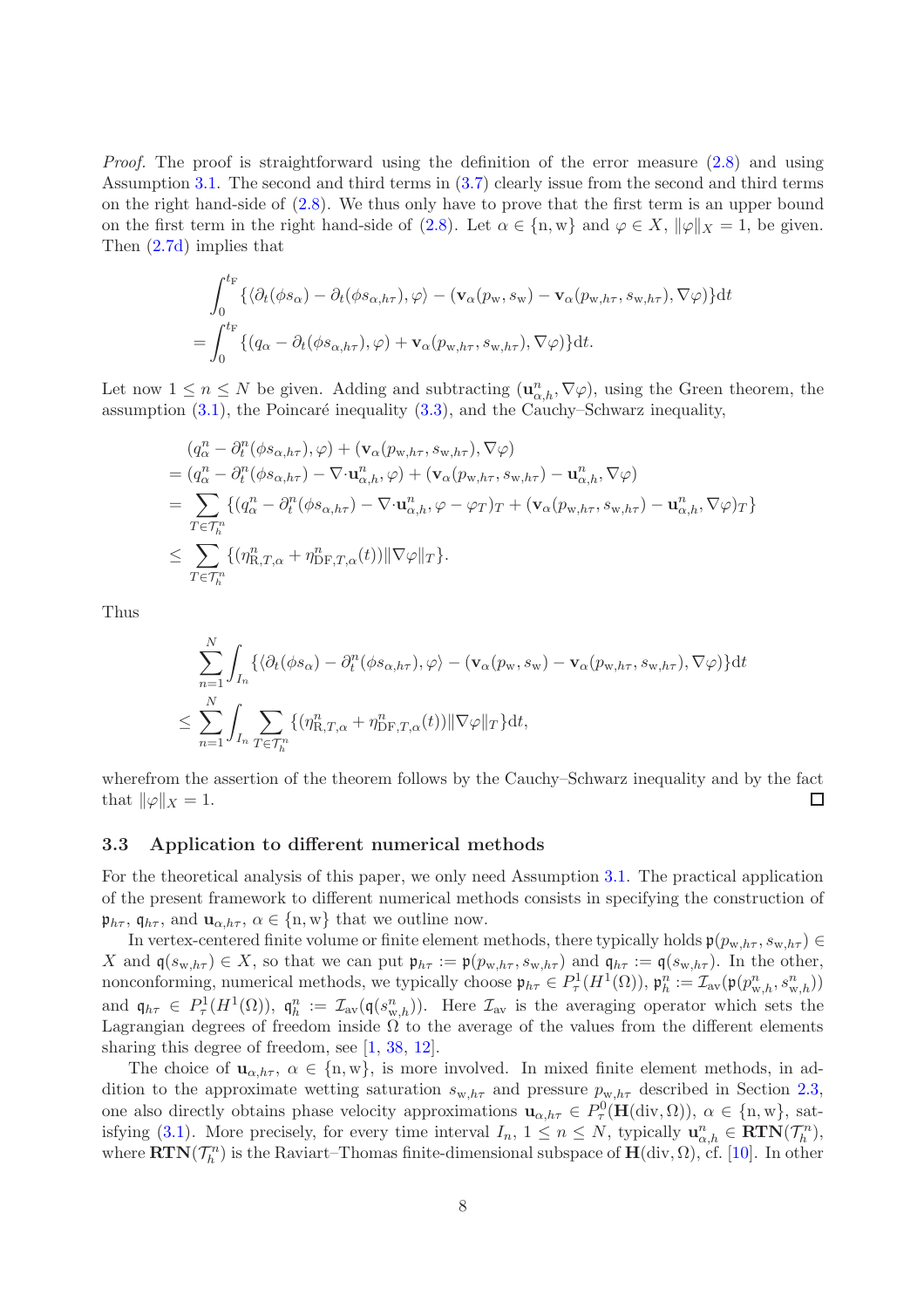numerical methods, obtaining  $u_{\alpha,h\tau} \in P^0_\tau(\mathbf{H}(\text{div}, \Omega))$  satisfying  $(3.1)$  is possible by means of local postprocessing. In the context of linear elliptic equations, we refer for cell-centered finite volume methods to [\[33,](#page-18-13) [56\]](#page-19-8), for discontinuous Galerkin methods to [\[30,](#page-17-14) [39,](#page-18-14) [2\]](#page-16-15), and for vertex-centered finite volume and finite element methods to [\[43,](#page-18-15) [55\]](#page-19-9). For nonlinear elliptic equations, such constructions are unified for different numerical methods in [\[32\]](#page-17-11). In the context of two-phase flows, the constructions of  $\mathbf{u}_{\alpha,h\tau}$ ,  $\alpha \in \{n,\mathbf{w}\}\)$ , can be found in [\[21\]](#page-17-12) for cell-centered finite volume methods, in [\[14\]](#page-16-6) for vertex-centered finite volume methods, and in [\[28,](#page-17-5) [29\]](#page-17-6) for the discontinuous Galerkin method.

In presence of additional errors stemming from (purposely) not converged linear and nonlinear solvers or iterative coupling, [\(3.1\)](#page-5-2) does not hold true for the directly available or simply locally reconstructed  $\mathbf{u}_{\alpha,h\tau}$ . We will give below in Sections [4](#page-8-1) and [5](#page-13-1) general recipes how to construct  $\mathbf{u}_{\alpha,h\tau}$ satisfying [\(3.1\)](#page-5-2) in such situations. These abstract recipes are illustrated on particular examples in [\[21,](#page-17-12) [14\]](#page-16-6).

# <span id="page-8-1"></span>4 Stopping criteria and adaptivity for fully implicit discretizations

We show in this section how the abstract a posteriori error estimate of Section [3](#page-5-3) can be adopted to fully implicit discretizations of  $(1.1a)$ – $(1.5b)$ . We also show how one can take into account the additional error from iterative linearization and iterative solution of algebraic linear systems and distinguish the different error contributions. We finally propose stopping criteria for the various iterations and design a fully adaptive algorithm.

### <span id="page-8-0"></span>4.1 A fully implicit formulation

Keeping  $p_w$  and  $s_w$  as unknowns and expressing  $s_n$  as a function of  $s_w$  from [\(1.1b\)](#page-0-2) and  $p_n$  as a function of  $p_w$  and  $s_w$  from [\(1.1c\)](#page-0-1), we arrive at the following equivalent form of [\(1.1a\)](#page-0-0)–[\(1.1c\)](#page-0-1):

$$
\partial_t(\phi s_{\rm w}) - \nabla \cdot \left(\frac{k_{\rm r,w}(s_{\rm w})}{\mu_{\rm w}} \underline{\mathbf{K}}(\nabla p_{\rm w} + \rho_{\rm w} g \nabla z)\right) = q_{\rm w} \quad \text{in } Q,\tag{4.1a}
$$

$$
-\partial_t(\phi s_{\mathbf{w}}) - \nabla \cdot \left(\frac{k_{\mathbf{r},\mathbf{n}}(s_{\mathbf{w}})}{\mu_{\mathbf{n}}} \underline{\mathbf{K}}(\nabla(p_{\mathbf{w}} + p_{\mathbf{c}}(s_{\mathbf{w}})) + \rho_{\mathbf{n}} g \nabla z)\right) = q_{\mathbf{n}} \quad \text{in } Q. \tag{4.1b}
$$

Let us now suppose some discretization of the above system in both space and time, starting from  $s_{w,h}^0 \in H^1(\mathcal{T}_h^0)$ . We suppose implicit (backward Euler) discretization in time. This leads, on a time level  $n, 1 \leq n \leq N$ , to a system of nonlinear algebraic equations that can be schematically written in the form

<span id="page-8-4"></span><span id="page-8-3"></span><span id="page-8-2"></span>
$$
\begin{pmatrix} \mathbb{SS}_{w}^{n} & \mathbb{SP}_{w}^{n} \\ \mathbb{SS}_{n}^{n} & \mathbb{SP}_{n}^{n} \end{pmatrix} \begin{pmatrix} S_{w}^{n} \\ P_{w}^{n} \end{pmatrix} = \begin{pmatrix} D_{w}^{n} \\ D_{n}^{n} \end{pmatrix}, \tag{4.2}
$$

where  $S_{\rm w}^n$  is the algebraic vector of discrete unknowns corresponding to the wetting saturation  $s_{\rm w,h}^n$ and  $P_w^n$  is the algebraic vector of discrete unknowns corresponding to the wetting pressure  $p_{w,h}^n$ . For the sake of simplicity of the exposition, we suppose herein that there is one unknown per each element of the mesh  $\mathcal{T}_h^n$  in both  $S_w^n$  and  $P_w^n$ . The adaptation to the general case is easy. Note that  $SS_w^n$ ,  $\mathbb{SP}_w^n$ ,  $SS_n^n$ , and  $\mathbb{SP}_n^m$  in [\(4.2\)](#page-8-2) are nonlinear vector functions and not matrices. In practice, (4.2) is solved using some iterative linearization, typically the Newton–Raphson or the fixed-point ones, where the arising linear systems are solved by some iterative method. This leads to the following algorithm, where we already prepare a path for the application of our a posteriori error estimates:

1. Let the initial wetting saturation  $S_{\rm w}^0$  (and pressure  $P_{\rm w}^0$ ) be given. Set  $n=1$ .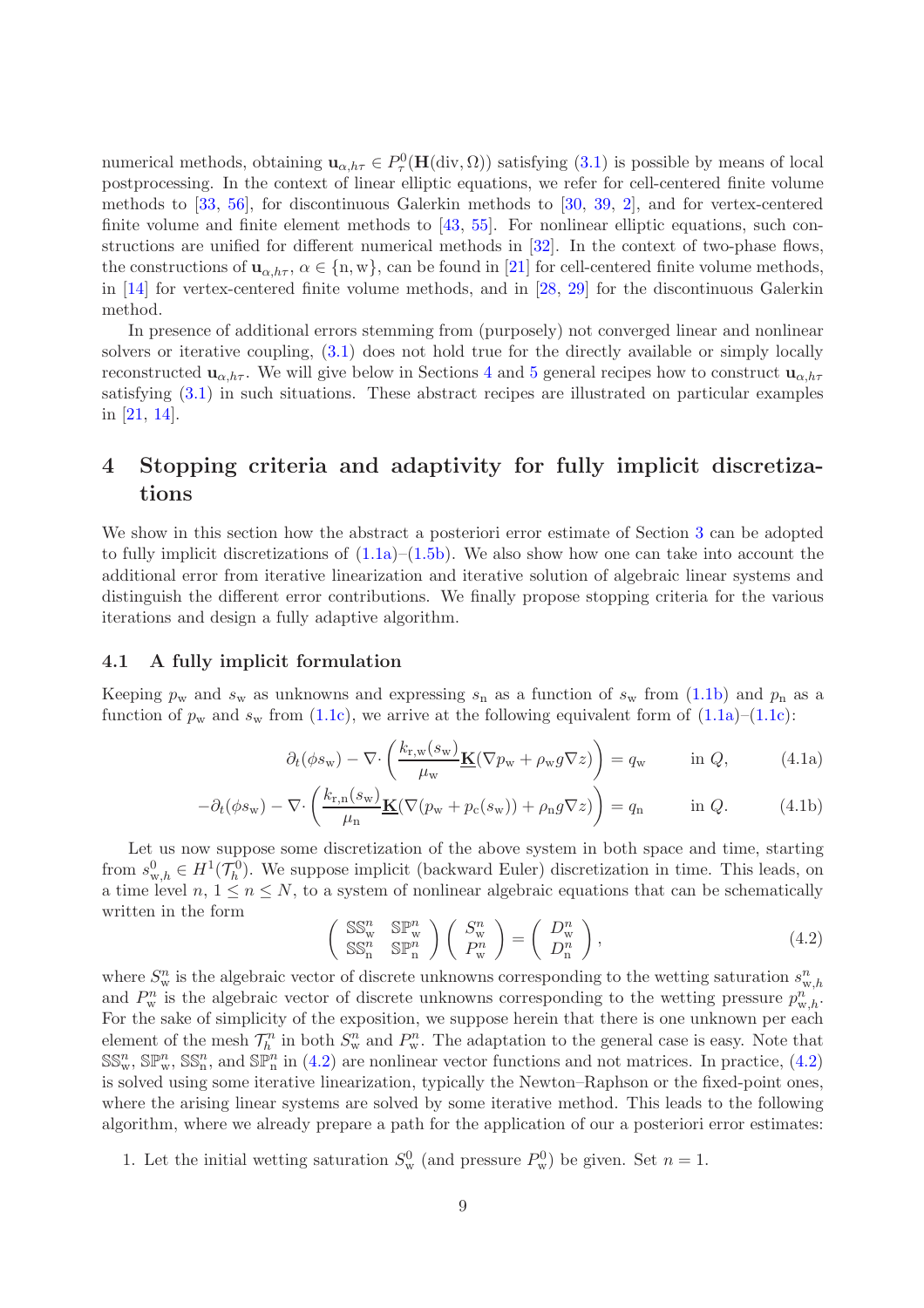- <span id="page-9-3"></span>2. Set up the system of nonlinear algebraic equations [\(4.2\)](#page-8-2).
- <span id="page-9-2"></span>3. (a) Choose some initial wetting saturation  $S_{\rm w}^{n,0}$  and pressure  $P_{\rm w}^{n,0}$ . Typically, these are the saturation and pressure from the last time step,  $S_{\rm w}^{n-1}$  and  $P_{\rm w}^{n-1}$ . Set  $k=1$ .
	- (b) Set up the following linear system: find  $S_{w}^{n,k}$  and  $P_{w}^{n,k}$ , the solutions to

<span id="page-9-0"></span>
$$
\begin{pmatrix} \mathbb{SS}_{w}^{n,k-1} & \mathbb{SP}_{w}^{n,k-1} \\ \mathbb{SS}_{n}^{n,k-1} & \mathbb{SP}_{n}^{n,k-1} \end{pmatrix} \begin{pmatrix} S_{w}^{n,k} \\ P_{w}^{n,k} \end{pmatrix} = \begin{pmatrix} D_{w}^{n,k-1} \\ D_{n}^{n,k-1} \end{pmatrix}.
$$
 (4.3)

Here  $\mathbb{SS}_{w}^{n,k-1}$ ,  $\mathbb{SP}_{w}^{n,k-1}$ ,  $\mathbb{SS}_{n}^{n,k-1}$ , and  $\mathbb{SP}_{n}^{n,k-1}$  are matrices formed from  $S_{w}^{n,k-1}$  and  $P_{w}^{n,k-1}$ and  $D_{\rm w}^{n,k-1}$  and  $D_{\rm n}^{n,k-1}$  are vectors formed from  $S_{\rm w}^{n,k-1}$  and  $P_{\rm w}^{n,k-1}$ .

- <span id="page-9-1"></span>(c) i. Choose some initial saturation  $S_{w}^{n,k,0}$  and pressure  $P_{w}^{n,k,0}$ . Typically,  $S_{w}^{n,k,0} = S_{w}^{n,k-1}$ and  $P_{\rm w}^{n,k,0} = P_{\rm w}^{n,k-1}$ . Set  $i = 1$ .
	- ii. Perform a step of a chosen iterative algebraic method for the solution of the linear system [\(4.3\)](#page-9-0), starting from  $S_{\rm w}^{n,k,i-1}$  and  $P_{\rm w}^{n,k,i-1}$ . This gives approximations  $S_{\rm w}^{n,k,i}$ and  $P_{\rm w}^{n,k,i}$ .
	- iii. Build the discrete functions representations of the wetting saturations and pressures  $s_{w,h}^{n,k,i} \in H^1(\mathcal{T}_h^n)$  and  $p_{w,h}^{n,k,i} \in H^1(\mathcal{T}_h^n)$  from  $S_w^{n,k,i}$  and  $P_w^{n,k,i}$ , according to the given numerical method. Define the space–time functions  $s_{w,h\tau}^{n,k,i}$  and  $p_{w,h\tau}^{n,k,i}$ ; these are affine in time on the time interval  $I_n$ , given by  $s_{w,h}^{n-1}$  and  $p_{w,h}^{n-1}$  at time  $t^{n-1}$  and by  $s_{w,h}^{n,k,i}$  and  $p_{\text{w},h}^{n,k,i}$  at time  $t^n$ . We use this refined notation in place of  $s_{\text{w},h\tau}, p_{\text{w},h\tau}$  of Section [2.3.](#page-4-4)
	- iv. From  $s_{\text{w},h}^{n,k,i}$  and  $p_{\text{w},h}^{n,k,i}$ , set  $\mathfrak{p}_{h}^{n,k,i}$  $\mathcal{I}_h^{n,k,i} := \mathcal{I}_{\text{av}}(\mathfrak{p}(p_{\text{w},h}^{n,k,i}, s_{\text{w},h}^{n,k,i}))$  and  $\mathfrak{q}_h^{n,k,i}$  $\mathcal{I}_h^{n,k,i} \,:=\, \mathcal{I}_\text{av}(\mathfrak{q}(s_{\mathrm{w},h}^{n,k,i})).$ Define the global pressure reconstruction  $p_{h\tau}^{n,k,i}$  and the complementary pressure reconstruction  $\mathfrak{q}_{h\tau}^{n,k,i}$  (cf. Assumption [3.1\)](#page-5-1) affine in time on the time interval  $I_n$  by  $\mathfrak{p}_h^{n-1}$  $_{h}^{n-1}$  and  $\mathfrak{q}_{h}^{n-1}$  $_{h}^{n-1}$  at time  $t^{n-1}$  and by  $\mathfrak{p}_{h}^{n,k,i}$  ${}_{h}^{n,k,i}$  and  $\mathfrak{q}_h^{n,k,i}$  $_n^{n,k,i}$  at time  $t^n$ .
	- v. From the given numerical scheme, build the phase velocities reconstructions  $\mathbf{u}_{\alpha,h}^{n,k,i} \in$  $\mathbf{RTN}(\mathcal{T}_h^n)$ ,  $\alpha \in \{n, w\}$  (cf. Assumption [3.1\)](#page-5-1). More precisely, the goal is to obtain the decompositions,  $\alpha \in \{\text{n}, \text{w}\},\$

<span id="page-9-5"></span><span id="page-9-4"></span>
$$
\mathbf{u}_{\alpha,h}^{n,k,i} = \mathbf{d}_{\alpha,h}^{n,k,i} + \mathbf{l}_{\alpha,h}^{n,k,i} + \mathbf{a}_{\alpha,h}^{n,k,i},
$$
 (4.4a)

$$
\mathbf{d}_{\alpha,h}^{n,k,i}, \mathbf{l}_{\alpha,h}^{n,k,i}, \mathbf{a}_{\alpha,h}^{n,k,i} \in \mathbf{RTN}(\mathcal{T}_h^n). \tag{4.4b}
$$

<span id="page-9-6"></span>Herein,  $\mathbf{a}_{\alpha,h}^{n,k,i}$  will be used to monitor the error in the solution of the linear algebraic system [\(4.3\)](#page-9-0),  $I_{\alpha,h}^{n,k,i}$  will be used to monitor the error in the linearization of [\(4.2\)](#page-8-2) by [\(4.3\)](#page-9-0), and  $\mathbf{d}_{\alpha,h}^{n,k,i}$  will be used to monitor the discretization error. Structurally, this can be achieved as follows:

- <span id="page-9-7"></span>A. From the given numerical method, reconstruct locally  $\mathbf{d}_{\alpha,h}^{n,k,i}$ ,  $\alpha \in \{\text{n}, \text{w}\}\text{, see}$ the discussion in Section [3.3.](#page-7-0) Typically, the degrees of freedom of  $\mathbf{d}_{\alpha,h}^{n,k,i}$  are prescribed using the available functions  $\mathbf{v}_{\alpha}(p_{w,h}^{n,k,i}, s_{w,h}^{n,k,i})$ ; in any case, this construction should be independent of the linearization used to obtain [\(4.3\)](#page-9-0) and of the iterative algebraic solver used to solve [\(4.3\)](#page-9-0).
- B. From  $S_{\rm w}^{n,k,i}$  and  $P_{\rm w}^{n,k,i}$ , compute the algebraic residual vectors  $R_{\rm w}^{n,k,i}$  and  $R_{\rm n}^{n,k,i}$ of [\(4.3\)](#page-9-0):

$$
\begin{pmatrix}\nR_w^{n,k,i} \\
R_n^{n,k,i}\n\end{pmatrix} := -\begin{pmatrix}\n\mathbb{SS}_w^{n,k-1} & \mathbb{SP}_w^{n,k-1} \\
\mathbb{SS}_n^{n,k-1} & \mathbb{SP}_n^{n,k-1}\n\end{pmatrix} \begin{pmatrix}\nS_w^{n,k,i} \\
P_w^{n,k,i}\n\end{pmatrix} + \begin{pmatrix}\nD_w^{n,k-1} \\
D_n^{n,k-1}\n\end{pmatrix}.
$$
\n(4.5)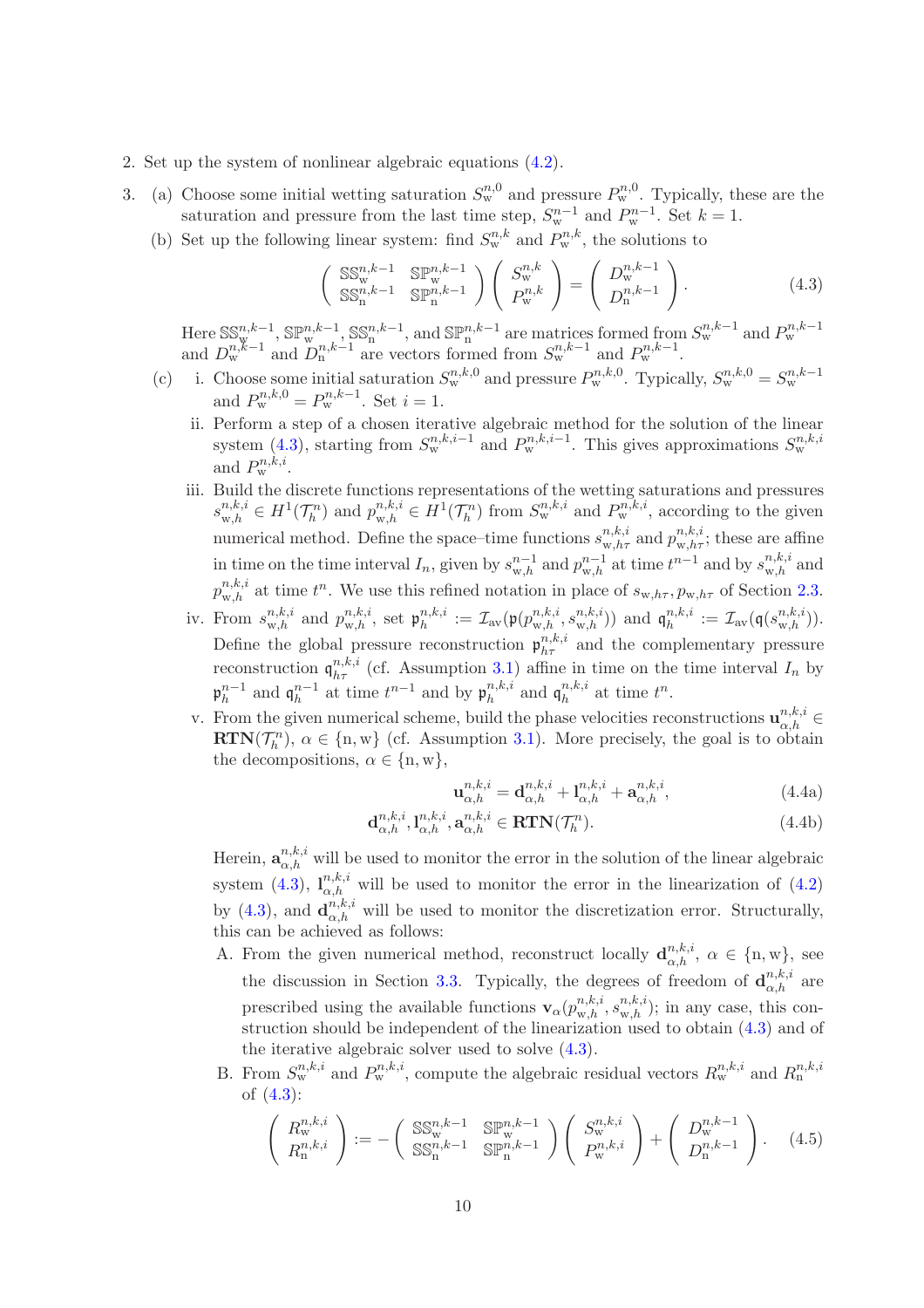C. From the given numerical method, define implicitly  $l_{\alpha,h}^{n,k,i}, \alpha \in \{\text{n}, \text{w}\}\)$ , such that

<span id="page-10-0"></span>
$$
(q_{\alpha}^n - \partial_t^n(\phi s_{\alpha,h\tau}^{n,k,i}) - \nabla \cdot (\mathbf{d}_{\alpha,h}^{n,k,i} + \mathbf{l}_{\alpha,h}^{n,k,i}), 1)_T = R_{\alpha}^{n,k,i}|_T \qquad \forall T \in \mathcal{T}_h^n, \quad \alpha \in \{\mathbf{n}, \mathbf{w}\}.
$$
\n(4.6)

It is crucial to ensure that  $\|\mathbf{l}_{\alpha,h}^{n,k,i}\|$  go to zero when  $S_{\rm w}^{n,k}, P_{\rm w}^{n,k}$ , the solutions of [\(4.3\)](#page-9-0), converge to  $S_{\rm w}^n$ ,  $P_{\rm w}^n$ , the solution of [\(4.2\)](#page-8-2).

D. Construct locally  $\mathbf{a}_{\alpha,h}^{n,k,i}, \alpha \in \{\text{n}, \text{w}\},\$  such that

<span id="page-10-1"></span>
$$
(\nabla \cdot \mathbf{a}_{\alpha,h}^{n,k,i}, 1)_T = R_{\alpha}^{n,k,i}|_T \qquad \forall T \in \mathcal{T}_h^n, \quad \alpha \in \{\mathbf{n}, \mathbf{w}\},\tag{4.7}
$$

using, for instance, the algorithm of [\[37,](#page-18-10) Section 7.3], see also [\[32\]](#page-17-11). It is crucial to ensure that  $\|\mathbf{a}_{\alpha,h}^{n,k,i}\|$  go to zero when  $R_{\alpha}^{n,k,i}$  go to zero.

- <span id="page-10-4"></span>vi. Check the convergence criterion for the linear solver (see [\(4.15\)](#page-12-1) below); if this criterion is reached, set  $S_{\mathbf{w}}^{n,k} := S_{\mathbf{w}}^{n,k,i}$  and  $P_{\mathbf{w}}^{n,k} := P_{\mathbf{w}}^{n,k,i}$ . If not, set  $i := i + 1$  and go back to step  $3(c)$ ii.
- <span id="page-10-5"></span>(d) Check the convergence criterion for the nonlinear solver (see [\(4.16\)](#page-12-2) below); if this criterion is reached, set  $S_{\rm w}^n := S_{\rm w}^{n,k}, P_{\rm w}^n := P_{\rm w}^{n,k}$  and  $\mathfrak{p}_h^n := \mathfrak{p}_h^{n,k,i}$  $\mathfrak{h}^{n,k,i}_{h}, \mathfrak{q}^{n}_{h} \, := \, \mathfrak{q}^{n,k,i}_{h}$  $h^{n,\kappa,\imath}$ . If not,  $k := k + 1$  and go back to step [3b.](#page-9-2)
- <span id="page-10-6"></span>4. Check whether the spatial and temporal errors are comparable (see [\(4.17a\)](#page-12-3) below), whether the spatial errors are equally distributed in the computational domain (see [\(4.17b\)](#page-12-4) below), and whether the total error is small enough (see [\(4.17c\)](#page-12-5) below); if this is the case, set  $n := n + 1$  and go to step [2.](#page-9-3) If not, refine the time step  $\tau^n$  and/or the space mesh  $\mathcal{T}_h^n$  and go to step [2.](#page-9-3)

### <span id="page-10-7"></span>4.2 An a posteriori error estimate distinguishing the space, time, linearization, and algebraic errors

We now further develop the framework of Section [3](#page-5-3) in order to distinguish the space, time, linearization, and algebraic errors.

Fix  $\alpha \in \{n, w\}$  and consider the algorithm of Section [4.1](#page-8-0) on the time step n, linearization step k, and algebraic solver step i. Observe from [\(4.4a\)](#page-9-4), [\(4.6\)](#page-10-0), and [\(4.7\)](#page-10-1) that  $\mathbf{u}_{\alpha,h}^{n,k,i}$  satisfies

<span id="page-10-8"></span><span id="page-10-3"></span><span id="page-10-2"></span>
$$
(q_{\alpha}^{n} - \partial_{t}^{n} (\phi s_{\alpha,h\tau}^{n,k,i}) - \nabla \cdot \mathbf{u}_{\alpha,h}^{n,k,i}, 1)_{T} = 0 \qquad \forall T \in \mathcal{T}_{h}^{n}, \qquad (4.8)
$$

i.e.,  $\mathbf{u}_{\alpha,h}^{n,k,i}$  satisfies assumption [\(3.1\)](#page-5-2). Rewriting [\(3.4\)](#page-6-0)–[\(3.6b\)](#page-6-1) with these notations, we pose, for  $T \in \mathcal{T}_h^m$ ,

$$
\eta_{\mathcal{R},T,\alpha}^{n,k,i} := C_{\mathcal{P},T} h_T \| q_{\alpha}^n - \partial_t^n (\phi s_{\alpha,h\tau}^{n,k,i}) - \nabla \cdot \mathbf{u}_{\alpha,h}^{n,k,i} \|_T, \tag{4.9a}
$$

$$
\eta_{\text{DF},T,\alpha}^{n,k,i}(t) := \|\mathbf{u}_{\alpha,h}^{n,k,i} - \mathbf{v}_{\alpha}(p_{\text{w},h\tau}^{n,k,i}, s_{\text{w},h\tau}^{n,k,i})(t)\|_{T},\tag{4.9b}
$$

$$
\eta_{\text{NC},T,1}^{n,k,i}(t) := \|\underline{\mathbf{K}}(\lambda_{\text{w}}(s_{\text{w},h\tau}^{n,k,i}) + \lambda_{\text{n}}(s_{\text{w},h\tau}^{n,k,i}))\nabla(\mathfrak{p}(p_{\text{w},h\tau}^{n,k,i}, s_{\text{w},h\tau}^{n,k,i}) - \mathfrak{p}_{h\tau}^{n,k,i})\|_{T}(t),\tag{4.9c}
$$

$$
\eta_{\text{NC},T,2}^{n,k,i}(t) := \|\underline{\mathbf{K}} \nabla (\mathbf{q}(s_{\text{w},h\tau}^{n,k,i}) - \mathbf{q}_{h\tau}^{n,k,i})\|_{T}(t). \tag{4.9d}
$$

We then have, as in Section [3.2,](#page-6-4) the local-in-time iterative-algorithms-running version of Theorem [3.3:](#page-6-5)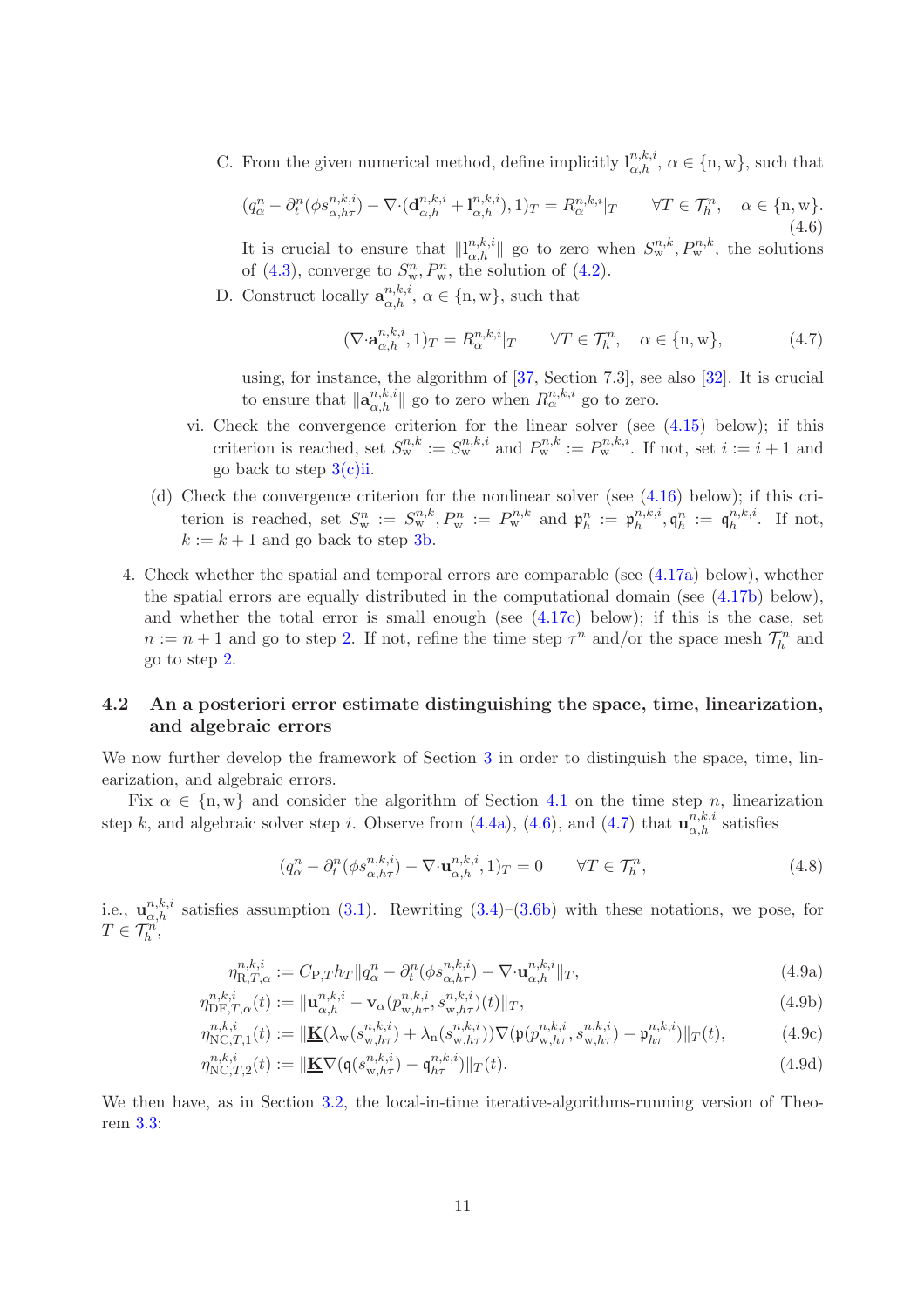<span id="page-11-0"></span>Corollary 4.1 (Local-in-time estimate for linearization and algebraic iterates). Let  $(p_w, s_w)$  be *the weak wetting pressure and saturation characterized by* [\(2.7a\)](#page-4-5)*–*[\(2.7d\)](#page-4-6)*. Consider the* n*-th time step,* k*-th linearization step, and* i*-th algebraic solver step of the algorithm of Section [4.1.](#page-8-0) Let*  $s^{n,\overline{k},i}_{w,h\tau}$  and  $p^{n,k,i}_{w,h\tau}$ ,  $\mathfrak{p}^{n,k,i}_{h\tau}$  and  $\mathfrak{q}^{n,k,i}_{h\tau}$ , and  $\mathfrak{u}^{\overline{n},k,i}_{\alpha,h}$  be as specified in Section [4.1.](#page-8-0) Let the estimators be *given by* [\(4.9a\)](#page-10-2)*–*[\(4.9d\)](#page-10-3)*. Then*

$$
\| |(s_{\mathbf{w}} - s_{\mathbf{w},h\tau}^{n,k,i}, p_{\mathbf{w}} - p_{\mathbf{w},h\tau}^{n,k,i})|||_{I_n} \leq \eta^n := \left\{ \sum_{\alpha \in \{\mathbf{n},\mathbf{w}\}} \int_{I_n} \sum_{T \in \mathcal{T}_h^n} (\eta_{\mathbf{R},T,\alpha}^{n,k,i} + \eta_{\text{DF},T,\alpha}^{n,k,i}(t))^2 dt \right\}^{\frac{1}{2}} + \left\{ \int_{I_n} \sum_{T \in \mathcal{T}_h^n} (\eta_{\text{NC},T,1}^{n,k,i}(t))^2 dt \right\}^{\frac{1}{2}} + \left\{ \int_{I_n} \sum_{T \in \mathcal{T}_h^n} (\eta_{\text{NC},T,2}^{n,k,i}(t))^2 dt \right\}^{\frac{1}{2}}.
$$

We now distinguish the different error components. Define the *spatial estimator*

<span id="page-11-3"></span>
$$
\eta_{\mathrm{sp},T}^{n,k,i}(t) := \left\{ \sum_{\alpha \in \{n,\mathrm{w}\}} \left( \eta_{\mathrm{R},T,\alpha}^{n,k,i} + \|\mathbf{d}_{\alpha,h}^{n,k,i} - \mathbf{v}_{\alpha}(p_{\mathrm{w},h}^{n,k,i}, s_{\mathrm{w},h}^{n,k,i})\|_{T} \right)^{2} + \left( \eta_{\mathrm{NC},T,1}^{n,k,i}(t) \right)^{2} + \left( \eta_{\mathrm{NC},T,2}^{n,k,i}(t) \right)^{2} \right\}^{\frac{1}{2}},\tag{4.10}
$$

the *temporal estimators*

$$
\eta_{tm,T,\alpha}^{n,k,i}(t) := \|\mathbf{v}_{\alpha}(p_{w,h\tau}^{n,k,i}, s_{w,h\tau}^{n,k,i})(t) - \mathbf{v}_{\alpha}(p_{w,h}^{n,k,i}, s_{w,h}^{n,k,i})\|_{T}, \qquad \alpha \in \{\mathbf{n}, \mathbf{w}\},
$$
\n(4.11)

the *linearization estimators*

$$
\eta_{\text{lin},T,\alpha}^{n,k,i} := \|\mathbf{l}_{\alpha,h}^{n,k,i}\|_T, \qquad \alpha \in \{\text{n}, \text{w}\},\tag{4.12}
$$

and the *algebraic estimators*

<span id="page-11-1"></span>
$$
\eta_{\mathrm{alg},T,\alpha}^{n,k,i} := \|\mathbf{a}_{\alpha,h}^{n,k,i}\|_T, \qquad \alpha \in \{\mathbf{n}, \mathbf{w}\}. \tag{4.13}
$$

Define also global versions of these estimators as

$$
\eta_{\rm sp}^{n,k,i} := \left\{ 3 \int_{I_n} \sum_{T \in \mathcal{T}_h^n} (\eta_{\rm sp,T}^{n,k,i}(t))^2 dt \right\}^{\frac{1}{2}},\tag{4.14a}
$$

$$
\eta_{\text{tm}}^{n,k,i} := \left\{ \sum_{\alpha \in \{\text{n}, \text{w}\}} \int_{I_n} \sum_{T \in \mathcal{T}_h^n} (\eta_{\text{tm},T,\alpha}^{n,k,i}(t))^2 dt \right\}^{\frac{1}{2}},\tag{4.14b}
$$

$$
\eta_{\text{lin}}^{n,k,i} := \left\{ \sum_{\alpha \in \{\text{n},\text{w}\}} \tau^n \sum_{T \in \mathcal{T}_h^n} (\eta_{\text{lin},T,\alpha}^{n,k,i})^2 \right\}^{\frac{1}{2}},\tag{4.14c}
$$

<span id="page-11-2"></span>
$$
\eta_{\text{alg}}^{n,k,i} := \left\{ \sum_{\alpha \in \{\text{n},\text{w}\}} \tau^n \sum_{T \in \mathcal{T}_h^n} (\eta_{\text{alg},T,\alpha}^{n,k,i})^2 \right\}^{\frac{1}{2}}.
$$
\n(4.14d)

Corollary [4.1](#page-11-0) and the triangle inequality yield: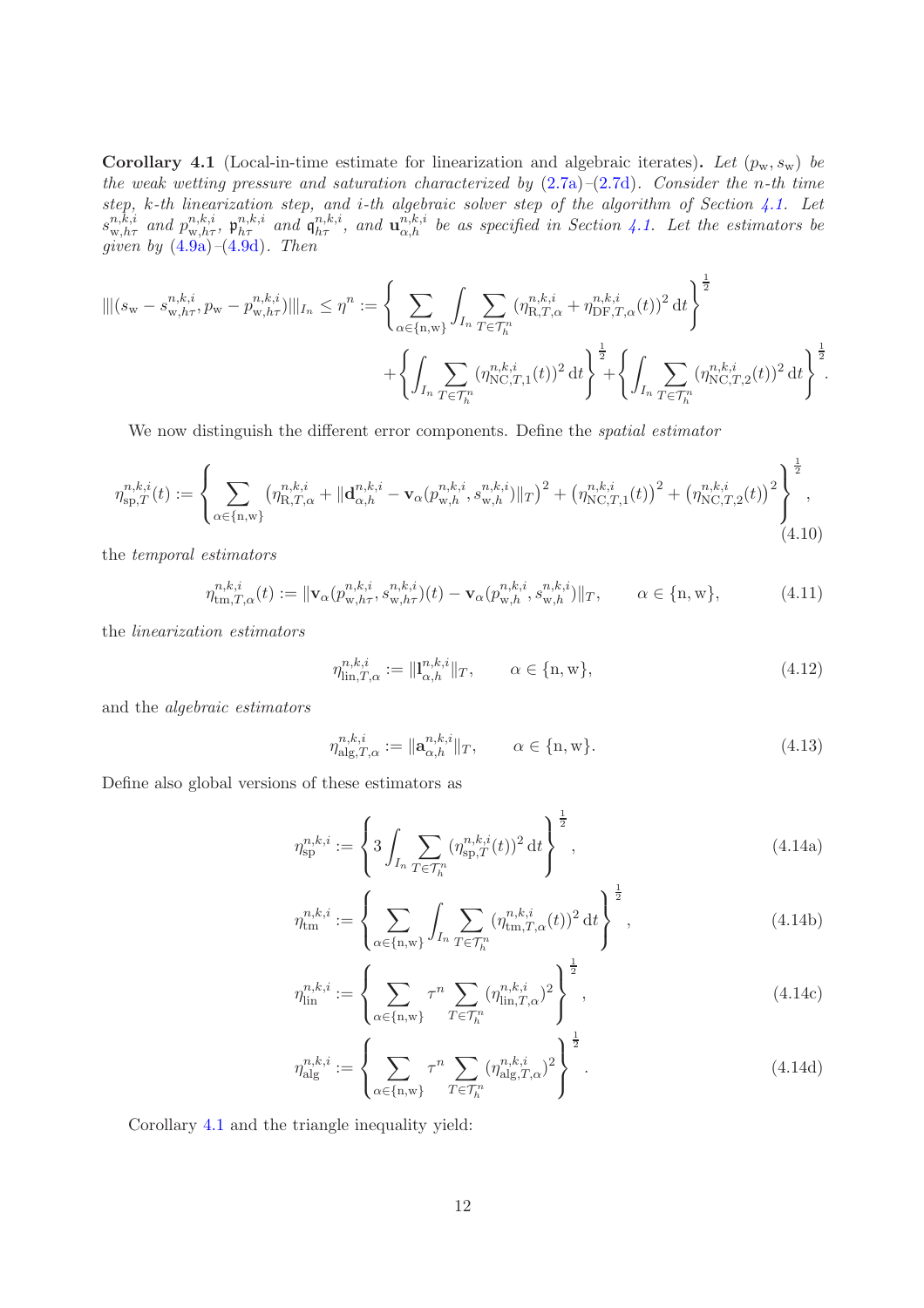<span id="page-12-6"></span>Corollary 4.2 (An a posteriori error estimate distinguishing the space, time, linearization, and algebraic errors). *Let the assumptions of Corollary [4.1](#page-11-0) be satisfied. Let the estimators be given by* [\(4.14a\)](#page-11-1)*–*[\(4.14d\)](#page-11-2)*. Then*

$$
\| |(s_{\mathbf{w}} - s_{\mathbf{w},h\tau}^{n,k,i}, p_{\mathbf{w}} - p_{\mathbf{w},h\tau}^{n,k,i})| \|_{I_n} \leq \eta_{\text{sp}}^{n,k,i} + \eta_{\text{tm}}^{n,k,i} + \eta_{\text{lin}}^{n,k,i} + \eta_{\text{alg}}^{n,k,i}.
$$

**Remark 4.3** (Comments on the different estimators). The spatial estimators  $\eta_{sp,T}^{n,k,i}$  above regroup *all the parts of the estimates of Corollary [4.1](#page-11-0) that represent the error in space, typically because the spatial mesh*  $\mathcal{T}_h^n$  *is not fine enough. The temporal estimators*  $\eta_{\text{tm},T,\alpha}^{n,k,i}$  *represent the part of the error in time, caused by a too big time step*  $\tau^n$ . The linearization estimators  $\eta^{n,k,i}_{\text{lin},T,\alpha}$  measure the error *in the linearization* [\(4.3\)](#page-9-0) *of* [\(4.2\)](#page-8-2) *on step k. Finally, the algebraic estimators*  $\eta_{\text{alg},T,\alpha}^{n,k,i}$  *measure the error on the* i*-th step iterative solution of the linear system* [\(4.3\)](#page-9-0)*.*

### <span id="page-12-0"></span>4.3 Stopping criteria and optimal balancing of the different error components

We precise here the algorithm of Section [4.1,](#page-8-0) in the purpose to balance the error components of Corollary [4.2.](#page-12-6)

On step [3\(c\)vi](#page-10-4) of the algorithm of Section [4.1,](#page-8-0) we evaluate all  $\eta_{sp}^{n,k,i}$ ,  $\eta_{tm}^{n,k,i}$ ,  $\eta_{lin}^{n,k,i}$ , and  $\eta_{alg}^{n,k,i}$ . Then the stopping criterion for the iterative solution of the linear system [\(4.3\)](#page-9-0) is

<span id="page-12-1"></span>
$$
\eta_{\text{alg}}^{n,k,i} \le \gamma_{\text{alg}} (\eta_{\text{sp}}^{n,k,i} + \eta_{\text{tm}}^{n,k,i} + \eta_{\text{lin}}^{n,k,i}). \tag{4.15}
$$

Here  $0 < \gamma_{\text{alg}} \leq 1$  is a user-given weight, typically close to 1. Criterion [\(4.15\)](#page-12-1) expresses that there is no need to continue with the linear solver iterations if the overall error is dominated by the other components.

Similarly, on step [3d](#page-10-5) of the algorithm of Section [4.1,](#page-8-0) we evaluate  $\eta_{sp}^{n,k,i}$ ,  $\eta_{tm}^{n,k,i}$ , and  $\eta_{lin}^{n,k,i}$  and stop the iterative linearization of [\(4.2\)](#page-8-2) whenever

<span id="page-12-2"></span>
$$
\eta_{\text{lin}}^{n,k,i} \le \gamma_{\text{lin}}(\eta_{\text{sp}}^{n,k,i} + \eta_{\text{tm}}^{n,k,i}).\tag{4.16}
$$

Here  $0 < \gamma_{lin} \leq 1$  is a user-given weight, typically close to 1. Criterion [\(4.16\)](#page-12-2) expresses that there is no need to continue with the linearization iterations if the overall error is dominated by the other components.

Finally, on step [4](#page-10-6) of the algorithm of Section [4.1,](#page-8-0) we evaluate  $\eta_{sp}^{n,k,i}$ ,  $\eta_{tm}^{n,k,i}$ , and  $\eta_{sp,T}^{n,k,i}$  for all  $T \in \mathcal{T}_h^n$ . The purpose is to achieve

$$
\eta_{\rm sp}^{n,k,i} \approx \eta_{\rm tm}^{n,k,i},\tag{4.17a}
$$

$$
\left\{ \int_{I_n} (\eta_{\text{sp},T}^{n,k,i}(t))^2 \, \mathrm{d}t \right\}^{\frac{1}{2}} \text{are comparable for all } T \in \mathcal{T}_h^n,\tag{4.17b}
$$

<span id="page-12-5"></span><span id="page-12-4"></span><span id="page-12-3"></span>
$$
\eta^n \le \varepsilon^n. \tag{4.17c}
$$

Here  $\varepsilon^n$  is a user-given criterion for the maximal error allowed on the time interval  $I_n$ .

Remark 4.4 (Local stopping criteria). *Following [\[37\]](#page-18-10), [\[26\]](#page-17-10), and [\[32\]](#page-17-11), versions of* [\(4.15\)](#page-12-1) *and* [\(4.16\)](#page-12-2)  $localized \ on \ the \ elements \ of \ the \ mesh \  $\mathcal{T}_h^n$  can also be given and should be used whenever one intends$ *to refine the space meshes*  $\mathcal{T}_h^n$  *adaptively according to* [\(4.17b\)](#page-12-4).

Remark 4.5 (Evaluation cost). *The evaluation of the different estimators of Corollaries [4.1](#page-11-0) and [4.2](#page-12-6) and of the stopping criteria* [\(4.15\)](#page-12-1)*–*[\(4.17c\)](#page-12-5) *has linear cost in terms of the number of the elements of the meshes*  $\mathcal{T}_h^n$ *. Moreover, it can be done completely in parallel. In practice, various computational simplifications or approximations may be devised and in order to still reduce the cost, the estimators and stopping criteria need not to be evaluated on every iteration but only on every couple of iterations.*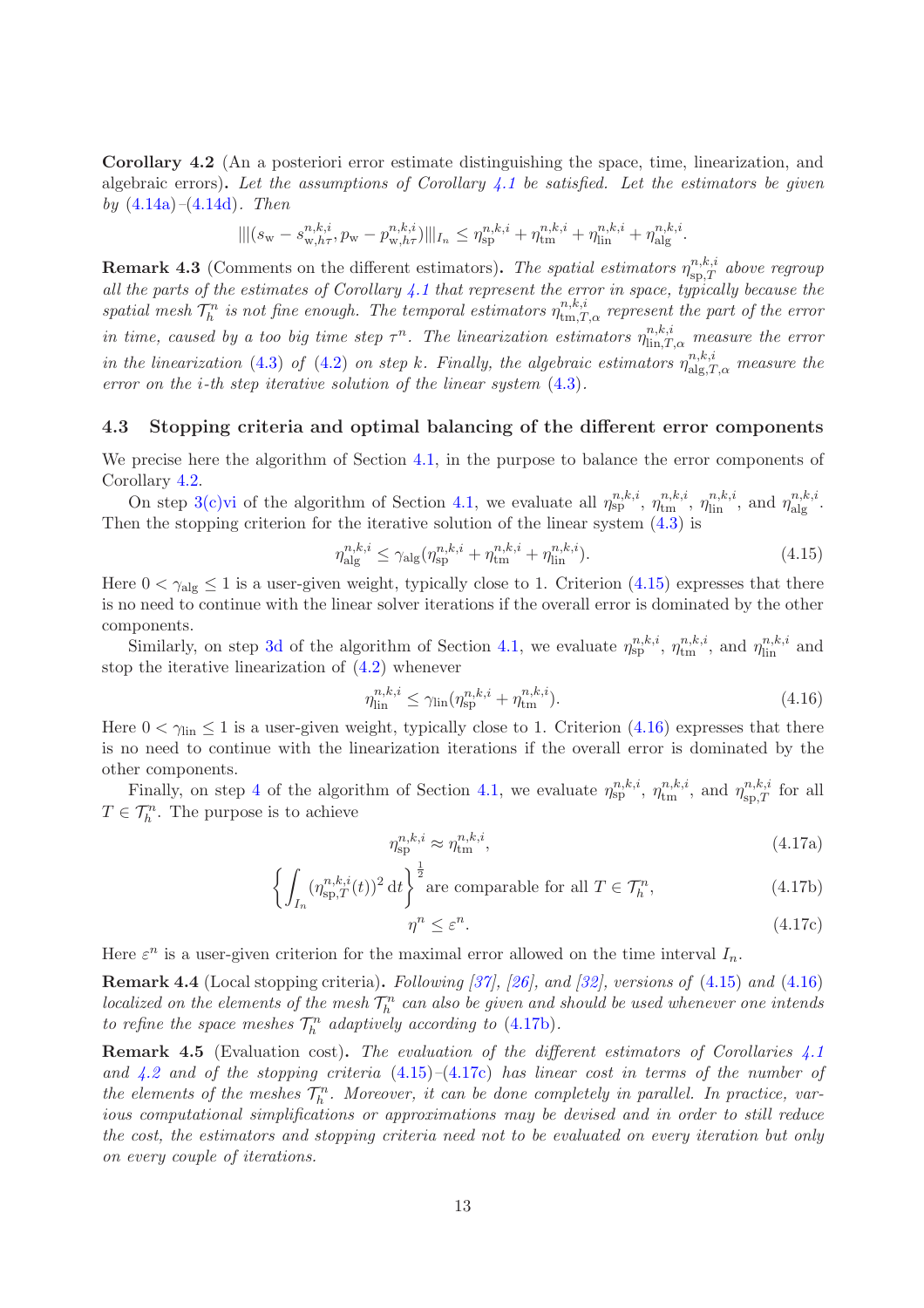# <span id="page-13-1"></span>5 Stopping criteria and adaptivity for implicit pressure–explicit saturations-type discretizations

We give here our a posteriori error estimates and adaptive linear solver and iterative coupling stopping criteria suitable for implicit pressure–explicit saturations-type discretizations.

#### <span id="page-13-0"></span>5.1 Iterative coupling for the pressure–saturation formulation

We first proceed as in Section [4](#page-8-1) to obtain  $(4.1a)$ – $(4.1b)$ . We keep the wetting phase saturation equation  $(4.1a)$ , whereas we replace the nonwetting phase saturation equation  $(4.1b)$  by the sum of [\(4.1a\)](#page-8-3) and [\(4.1b\)](#page-8-4). We thus arrive at the following equivalent "pressure–saturation" formulation of  $(1.1a)$ – $(1.1c)$ :

$$
-\nabla \cdot \left( \left( \frac{k_{\rm r,w}(s_{\rm w})}{\mu_{\rm w}} + \frac{k_{\rm r,n}(s_{\rm w})}{\mu_{\rm n}} \right) \underline{\mathbf{K}} \nabla p_{\rm w} + \frac{k_{\rm r,n}(s_{\rm w})}{\mu_{\rm n}} \underline{\mathbf{K}} (\nabla p_{\rm c}(s_{\rm w}) + \rho_{\rm n} g \nabla z) + \frac{k_{\rm r,w}(s_{\rm w})}{\mu_{\rm w}} \underline{\mathbf{K}} \rho_{\rm w} g \nabla z \right) = q_{\rm w} + q_{\rm n} \qquad \text{in } Q, \tag{5.1a}
$$

<span id="page-13-2"></span>
$$
\partial_t(\phi s_{\rm w}) - \nabla \cdot \left(\frac{k_{\rm r,w}(s_{\rm w})}{\mu_{\rm w}} \underline{\mathbf{K}}(\nabla p_{\rm w} + \rho_{\rm w} g \nabla z)\right) = q_{\rm w} \quad \text{in } Q. \tag{5.1b}
$$

This formulation leads to the following solution algorithm:

- 1. Let the initial wetting saturation  $s_{w,h}^0 \in H^1(\mathcal{T}_h^0)$  (and pressure  $p_{w,h}^0 \in H^1(\mathcal{T}_h^0)$ ) be given. Set  $n=1$ .
- <span id="page-13-8"></span><span id="page-13-7"></span>2. (a) Choose some initial wetting saturation  $s_{w,h}^{n,0}$  ( $S_w^{n,0}$  is the corresponding algebraic vector). Typically, this is the approximate saturation from the last time step,  $s_{w,h}^{n-1}$ . Set  $k = 1$ .
	- (b) Set up the following linear elliptic problem, stemming from  $(5.1a)$ , with  $p_w$  as the unknown:

$$
-\nabla \cdot \left( \left( \frac{k_{\rm r,w}(s_{\rm w,h}^{n,k-1})}{\mu_{\rm w}} + \frac{k_{\rm r,n}(s_{\rm w,h}^{n,k-1})}{\mu_{\rm n}} \right) \mathbf{K} \nabla p_{\rm w} - \frac{k_{\rm r,n}(s_{\rm w,h}^{n,k-1})}{\mu_{\rm n}} \mathbf{K} (\nabla p_{\rm c}(s_{\rm w,h}^{n,k-1}) + \rho_{\rm n} g \nabla z) + \frac{k_{\rm r,w}(s_{\rm w,h}^{n,k-1})}{\mu_{\rm w}} \mathbf{K} \rho_{\rm w} g \nabla z \right) = q_{\rm w} + q_{\rm n} \quad \text{in } Q. \tag{5.2}
$$

After a spatial discretization, this problem corresponds to, in matrix form,

<span id="page-13-5"></span><span id="page-13-3"></span>
$$
\mathbb{P}_{\text{wn}}^{n,k-1} P_{\text{w}}^{n,k} = D_{\text{wn}}^{n,k-1},\tag{5.3}
$$

where the matrix  $\mathbb{P}_{\text{wn}}^{n,k-1}$  and the right-hand side vector  $D_{\text{wn}}^{n,k-1}$  depend on  $S_{\text{w}}^{n,k-1}$ .

- <span id="page-13-6"></span><span id="page-13-4"></span>(c) i. Choose some initial pressure  $P_w^{n,k,0}$ . Set  $i = 1$ .
	- ii. Perform a step of a chosen iterative algebraic method for the solution of [\(5.3\)](#page-13-3), starting from  $P_{w}^{n,k,i-1}$ . At the present stage, we have approximations  $S_{w}^{n,k-1}$  and  $P_{\rm w}^{n,k,i}$ .
	- iii. Build the discrete functions representations of the wetting saturations and pressures  $s_{w,h}^{n,k-1} \in H^1(\mathcal{T}_h^n)$  and  $p_{w,h}^{n,k,i} \in H^1(\mathcal{T}_h^n)$  from  $S_{w}^{n,k-1}$  and  $P_{w}^{n,k,i}$ , according to the given numerical method. Define the space–time functions  $s_{w,h\tau}^{n,k-1}$  and  $p_{w,h\tau}^{n,k,i}$ ; these are affine in time on the time interval  $I_n$ , given by  $s_{w,h}^{n-1}$  and  $p_{w,h}^{n-1}$  at time  $t^{n-1}$  and by  $s_{w,h}^{n,k-1}$  and  $p_{w,h}^{n,k,i}$  at time  $t^n$ .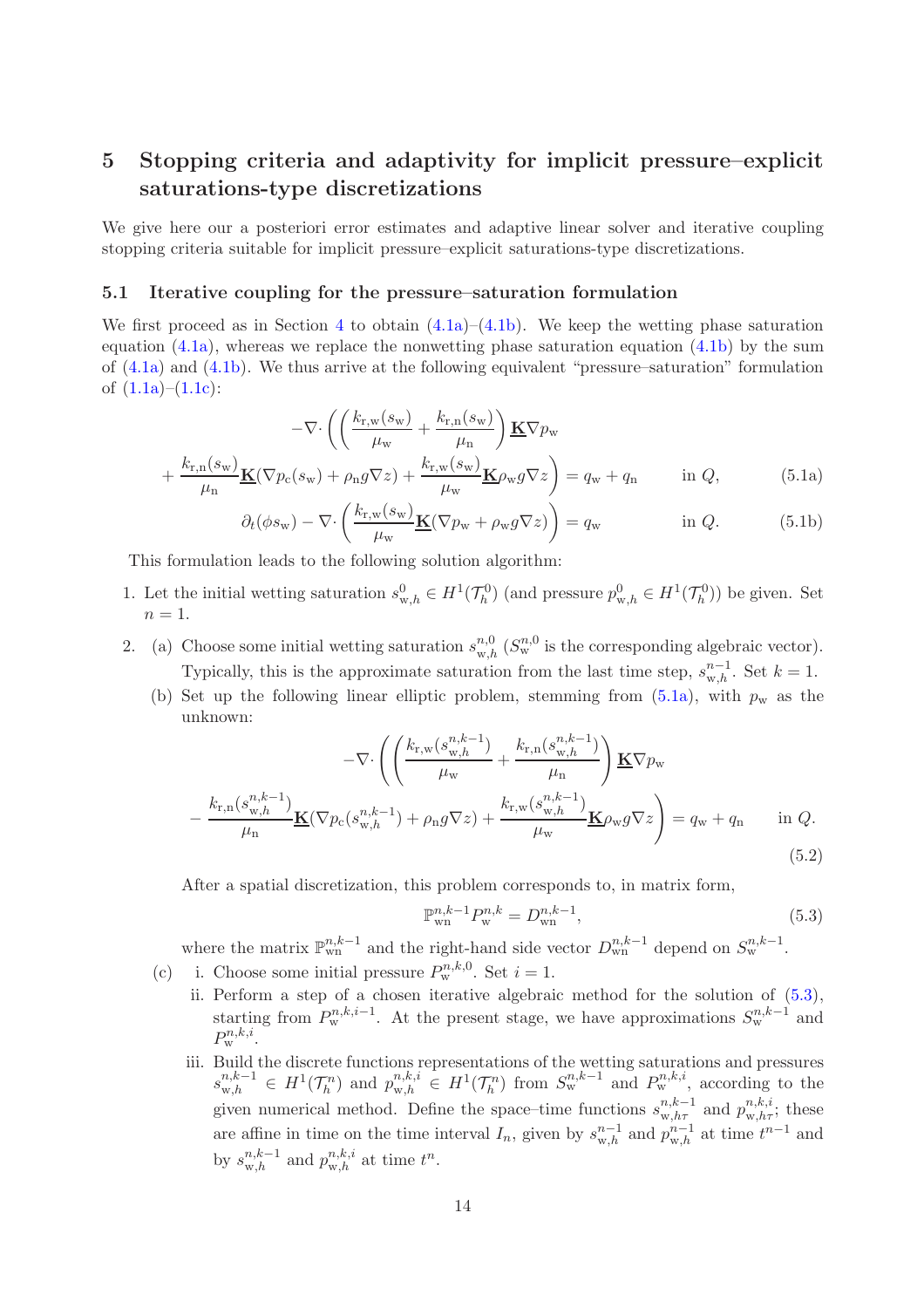- iv. From  $s_{w,h}^{n,k-1}$  and  $p_{w,h}^{n,k,i}$ , set  $\mathfrak{p}_{h}^{n,k,i}$  $\mathcal{I}_h^{n,k,i} := \mathcal{I}_{\text{av}}(\mathfrak{p}(p_{\text{w},h}^{n,k,i},s_{\text{w},h}^{n,k-1})) \text{ and } \mathfrak{q}_h^{n,k-1}$  $h_h^{n,k-1} := \mathcal{I}_{\text{av}}(\mathfrak{q}(s_{w,h}^{n,k-1})).$ Define the global pressure reconstruction  $\mathfrak{p}_{h\tau}^{n,k,i}$  and the complementary pressure reconstruction  $\mathfrak{q}_{h\tau}^{n,k-1}$  (cf. Assumption [3.1\)](#page-5-1) affine in time on the time interval  $I_n$  by  $\mathfrak{p}_h^{n-1}$  and  $\mathfrak{q}_h^{n-1}$  at time  $t^{n-1}$  and by  $\mathfrak{p}_h^{n,k,i}$  $_{h}^{n,k,i}$  and  $\mathfrak{q}_{h}^{n,k-1}$  $\binom{n,k-1}{h}$  at time  $t^n$ .
- v. From the given numerical scheme, build the phase velocities reconstructions  $\mathbf{u}_{\alpha,h}^{n,k,i} \in$  $\mathbf{RTN}(\mathcal{T}_h^n)$ ,  $\alpha \in \{n, w\}$  (cf. Assumption [3.1\)](#page-5-1). More precisely, the goal is to obtain the decompositions  $(4.4a)-(4.4b)$  $(4.4a)-(4.4b)$ , see step  $3(c)v$  of the algorithm of Section [4.1.](#page-8-0) Here,  $\mathbf{a}_{\alpha,h}^{n,k,i}$  monitor the algebraic error in [\(5.3\)](#page-13-3),  $\mathbf{l}_{\alpha,h}^{n,k,i}$  monitor the error in the iterative coupling, and  $\mathbf{d}_{\alpha,h}^{n,k,i}$  monitor the discretization error. Structurally, this can be achieved as follows:
	- A. From the given numerical method, reconstruct locally  $\mathbf{d}_{\alpha,h}^{n,k,i}$ ,  $\alpha \in \{\text{n}, \text{w}\}\)$ , as in the step  $3(c)vA$  of the algorithm of Section [4.1,](#page-8-0) using the available functions  $\mathbf{v}_{\alpha}(p_{\mathrm{w},h}^{n,k,i},s_{\mathrm{w},h}^{n,k-1}).$
	- B. From  $S_{\rm w}^{n,k-1}$  and  $P_{\rm w}^{n,k,i}$ , compute the algebraic residual vector  $R_{\rm w}^{n,k,i}$ .

$$
R_{\rm wn}^{n,k,i} := -\mathbb{P}_{\rm wn}^{n,k-1} P_{\rm w}^{n,k,i} + D_{\rm wn}^{n,k-1}.
$$
\n(5.4)

C. From the given method, define implicitly a vector field  $\mathbf{l}_{\text{wn},h}^{n,k,i} \in \mathbf{RTN}(\mathcal{T}_h^n)$  such that

<span id="page-14-4"></span>
$$
(q_w^n + q_n^n - \nabla \cdot (\mathbf{d}_{n,h}^{n,k,i} + \mathbf{d}_{w,h}^{n,k,i} + \mathbf{l}_{wn,h}^{n,k,i}), 1)_T = R_{wn}^{n,k,i}|_T \qquad \forall T \in \mathcal{T}_h^n. \tag{5.5}
$$

In contrast to Section [4,](#page-8-1) where an independent field  $I_{\alpha,h}^{n,k,i}$  is readily obtained for each phase  $\alpha \in \{n, w\}$ , we at the present stage only have one vector field  $\mathbf{l}_{\text{wn},h}^{n,k,i}$ , representing the total "iterative coupling error". In order to obtain  $\mathbf{l}_{\alpha,h}^{n,k,i}$ ,  $\alpha \in \{n, w\}$ , we now suppose that  $n = 1$  and  $k > 1$  or  $n \ge 2$  (for  $n = 1$  and  $k = 1$ , we need to first make once the step [2d](#page-14-0) below). Using also the discretization of the saturation equation [\(5.7\)](#page-14-1) below, we can split  $\mathbf{l}_{\text{wn},h}^{n,k,i}$  into  $\mathbf{l}_{\text{wn},h}^{n,k,i} = \mathbf{l}_{\text{w},h}^{n,k,i} + \mathbf{l}_{\text{n},h}^{n,k,i}$ .

<span id="page-14-2"></span>D. Construct a vector field  $\mathbf{a}_{\text{wn}}^{n,k,i} \in \text{RTN}(\mathcal{T}_h^n)$  such that

<span id="page-14-5"></span>
$$
(\nabla \cdot \mathbf{a}_{\text{wn}}^{n,k,i}, 1)_T = R_{\text{wn}}^{n,k,i}|_T \qquad \forall T \in \mathcal{T}_h^n,
$$
\n(5.6)

using, for instance, the algorithm of [\[37,](#page-18-10) Section 7.3], see also [\[32\]](#page-17-11). As above, we need to split  $\mathbf{a}_{\text{wn}}^{n,k,i} = \mathbf{a}_{\text{w}}^{n,k,i} + \mathbf{a}_{\text{n}}^{n,k,i}$ , using also the discretization of the saturation equation [\(5.7\)](#page-14-1) below.

- vi. Check the convergence criterion for the linear solver (see  $(4.15)$ ); if the criterion is reached, set  $P_{\mathbf{w}}^{n,k} := P_{\mathbf{w}}^{n,k,i}$ . If not, set  $i := i + 1$  and go back to step  $2(c)$ ii.
- <span id="page-14-3"></span><span id="page-14-0"></span>(d) Set up the following hyperbolic-like problem, stemming from [\(5.1b\)](#page-13-5), with  $p_{w,h}^{n,k}$  corresponding to  $P_{\mathbf{w}}^{n,k}$ : find  $s_{\mathbf{w}}$  such that

<span id="page-14-1"></span>
$$
\partial_t(\phi s_{\mathbf{w}}) - \nabla \cdot \left( \frac{k_{\mathbf{r},\mathbf{w}}(s_{\mathbf{w}})}{\mu_{\mathbf{w}}} \underline{\mathbf{K}}(\nabla p_{\mathbf{w},h}^{n,k} + \rho_{\mathbf{w}} g \nabla z) \right) = q_{\mathbf{w}} \quad \text{in } Q. \tag{5.7}
$$

Discretize  $(5.7)$  in space and in time. The temporal discretization is explicit. This gives  $S_{\rm w}^{n,k}$ . Build  $s_{\rm w,h}^{n,k} \in H^1(\mathcal{T}_h^n)$  and the space–time approximation  $s_{\rm w,h\tau}^{n,k}$ , given by  $s_{\rm w,h}^{n-1}$  at  $t^{n-1}$  and by  $s_{w,h}^{n,k}$  at  $t^n$ . Repeat steps [2\(c\)iii–](#page-13-6)[2\(c\)vD](#page-14-2) with  $s_{w,h}^{n,k-1}$  replaced by  $s_{w,h}^{n,k}$ .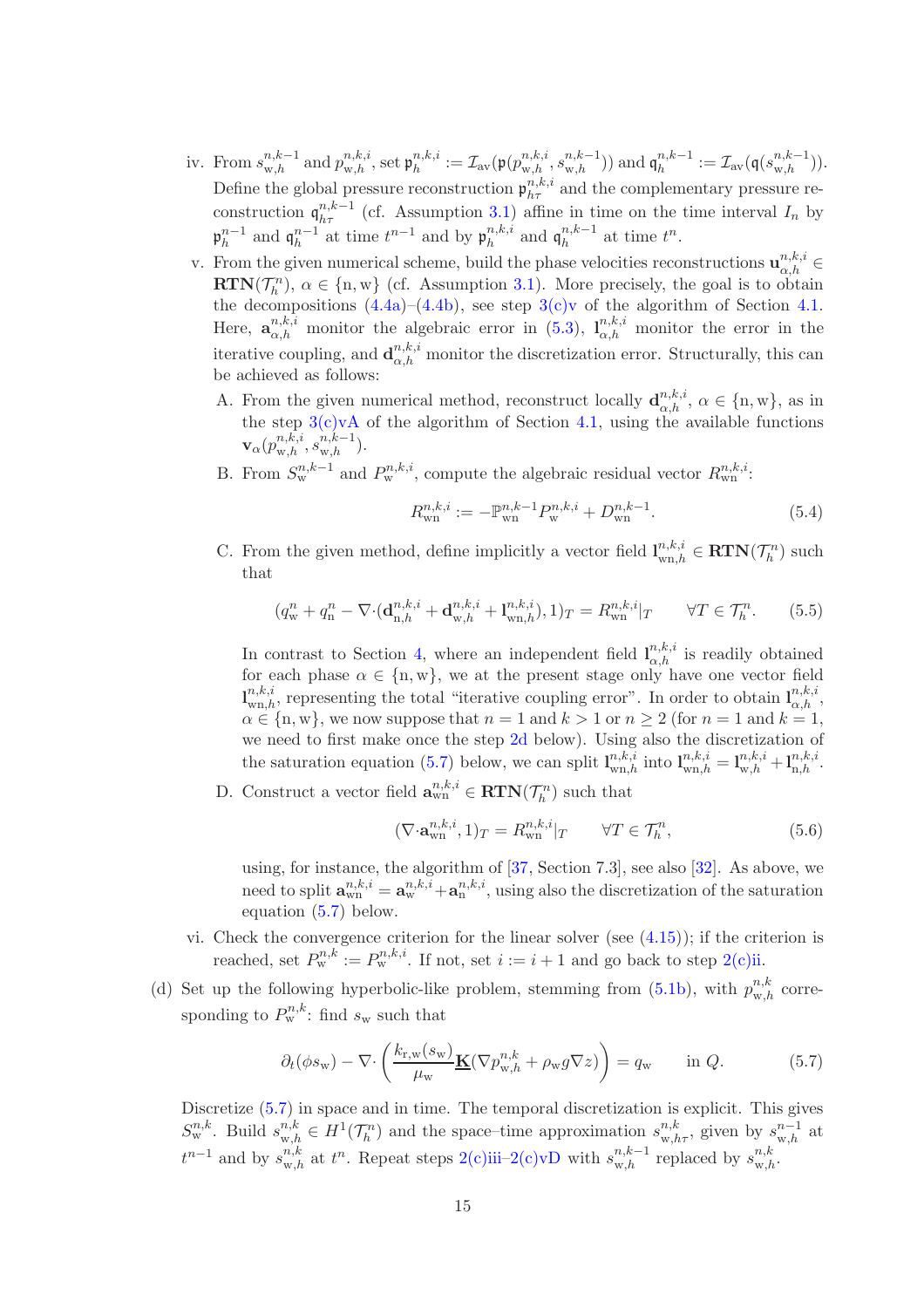- <span id="page-15-3"></span>(e) Check the convergence criterion for the iterative coupling (see  $(4.16)$ ); if this criterion is reached, set  $S_{\rm w}^n := S_{\rm w}^{n,k}, P_{\rm w}^n := P_{\rm w}^{n,k}$  and  $\mathfrak{p}_h^n := \mathfrak{p}_h^{n,k,i}$  $\mathfrak{h}^{n,k,i}_{h}, \mathfrak{q}^{n}_{h}:= \mathfrak{q}^{n,k}_{h}$  $h^{n,k}$ . If not, set  $k := k+1$ and go back to step [2b.](#page-13-7)
- <span id="page-15-4"></span>3. Check whether the spatial and temporal errors are comparable (see [\(4.17a\)](#page-12-3)), whether the spatial errors are equally distributed in the computational domain (see [\(4.17b\)](#page-12-4)), and whether the total error is small enough (see  $(4.17c)$ ); if this is the case, set  $n := n+1$  and go to step [2a.](#page-13-8) If not, refine the time step  $\tau^n$  and/or the space mesh  $\mathcal{T}_h^n$  and go to step [2a.](#page-13-8)

### <span id="page-15-0"></span>5.2 Implicit pressure–explicit saturation formulation

Implicit pressure–explicit saturation discretization (IMPES) corresponds to the iterative coupling algorithm of Section [5.1](#page-13-0) where only one step in  $k$  ( $k = 1$  only) is done.

### 5.3 An a posteriori error estimate distinguishing the space, time, iterative coupling, and algebraic errors

We now use the framework of Section [3,](#page-5-3) or more precisely that developed in Section [4.2,](#page-10-7) in order to distinguish the space, time, iterative coupling, and algebraic errors.

Fix  $\alpha \in \{n, w\}$  and consider the algorithm of Section [5.1](#page-13-0) on the time step n, iterative coupling step k, and algebraic solver step i. The approximate wetting pressure at our disposal is thus  $p_{w,h\tau}^{n,k,i}$ . Suppose next that we have at hand the *l*-th iterative coupling step saturation approximation  $s_{w,h\tau}^{n,l}$ , where  $l = k - 1$  or  $l = k$ . That is, we are either on step  $2(c)$ vi, or on step [2e](#page-15-3) of the algorithm of Section [5.1.](#page-13-0) Define

$$
\mathbf{u}^{n,k,i}_{\mathrm{wn},h} := \mathbf{d}^{n,k,i}_{\mathrm{n},h} + \mathbf{d}^{n,k,i}_{\mathrm{w},h} + \mathbf{l}^{n,k,i}_{\mathrm{wn},h} + \mathbf{a}^{n,k,i}_{\mathrm{wn}}
$$

and observe from [\(5.5\)](#page-14-4) and [\(5.6\)](#page-14-5) that  $\mathbf{u}_{\text{wn},h}^{n,k,i}$  satisfies

$$
(q_{\mathbf{w}}^n + q_{\mathbf{n}}^n - \nabla \cdot \mathbf{u}_{\mathbf{w}\mathbf{n},h}^{n,k,i}, 1)_T = 0 \qquad \forall T \in \mathcal{T}_h^n.
$$

Moreover, the decompositions of  $\mathbf{l}_{\text{wn},h}^{n,k,i}$  and  $\mathbf{a}_{\text{wn}}^{n,k,i}$  of Section [5.1](#page-13-0) have to be such that we can recover the individual phases fluxes reconstructions  $\mathbf{u}_{\alpha,h}^{n,k,i}$ ,  $\alpha \in \{\text{n}, \text{w}\}\$ , such that  $\mathbf{u}_{\text{wn},h}^{n,k,i} = \mathbf{u}_{\text{w},h}^{n,k,i} + \mathbf{u}_{\text{n},h}^{n,k,i}$  and such that  $(4.8)$  holds.

Replacing in terminology the "k-th linearization step" by the "k-th iterative coupling step" and  $s_{w,h\tau}^{n,k,i}$  by  $s_{w,h\tau}^{n,l}$ , Corollary [4.1](#page-11-0) holds true also in this case. Similarly, keeping the definitions [\(4.10\)](#page-11-3)–  $(4.14d)$   $(\eta_{\text{lin},T,\alpha}^{n,k,i}$  and  $\eta_{\text{lin}}^{n,k,i}$  rather represent here the *iterative coupling error*), Corollary [4.2](#page-12-6) holds true also in this case.

### <span id="page-15-1"></span>5.4 Stopping criteria and optimal balancing of the different error components

Stopping criteria to be used on steps  $2(c)vi$ , [2e,](#page-15-3) and [3](#page-15-4) of the algorithm of Section [5.1](#page-13-0) for optimal balancing of the different error components and overall error control are exactly the same as in Section [4.3.](#page-12-0)

### <span id="page-15-2"></span>References

[1] Y. Achdou, C. Bernardi, and F. Coquel, *A priori and a posteriori analysis of finite volume discretizations of Darcy's equations*, Numer. Math., 96 (2003), pp. 17–42.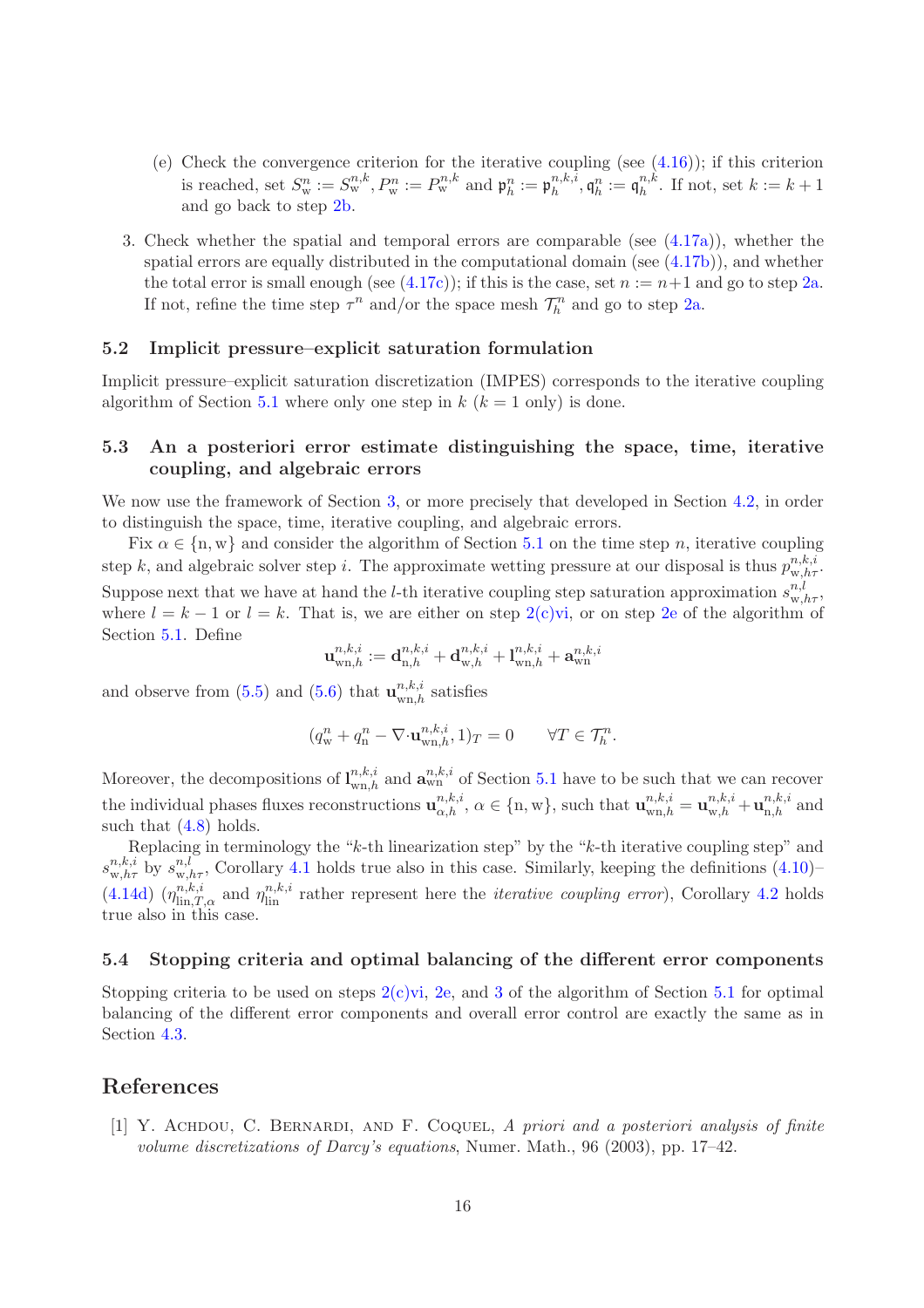- <span id="page-16-15"></span><span id="page-16-4"></span>[2] M. Ainsworth, *A posteriori error estimation for discontinuous Galerkin finite element approximation*, SIAM J. Numer. Anal., 45 (2007), pp. 1777–1798.
- <span id="page-16-11"></span>[3] H. W. Alt and S. Luckhaus, *Quasilinear elliptic-parabolic differential equations*, Math. Z., 183 (1983), pp. 311–341.
- <span id="page-16-2"></span>[4] L. Angermann, *Balanced a posteriori error estimates for finite-volume type discretizations of convection-dominated elliptic problems*, Computing, 55 (1995), pp. 305–323.
- [5] S. N. Antontsev, A. V. Kazhikhov, and V. N. Monakhov, *Boundary value problems in mechanics of nonhomogeneous fluids*, North-Holland, Amsterdam, 1990. Studies in Mathematics and Its Applications, Vol. 22.
- <span id="page-16-5"></span>[6] T. Arbogast, M. F. Wheeler, and N.-Y. Zhang, *A nonlinear mixed finite element method for a degenerate parabolic equation arising in flow in porous media*, SIAM J. Numer. Anal., 33 (1996), pp. 1669–1687.
- <span id="page-16-8"></span>[7] M. Arioli, D. Loghin, and A. J. Wathen, *Stopping criteria for iterations in finite element methods*, Numer. Math., 99 (2005), pp. 381–410.
- <span id="page-16-12"></span>[8] M. BEBENDORF, *A note on the Poincaré inequality for convex domains*, Z. Anal. Anwendungen, 22 (2003), pp. 751–756.
- <span id="page-16-7"></span>[9] R. Becker, C. Johnson, and R. Rannacher, *Adaptive error control for multigrid finite element methods*, Computing, 55 (1995), pp. 271–288.
- <span id="page-16-14"></span>[10] F. Brezzi and M. Fortin, *Mixed and hybrid finite element methods*, vol. 15 of Springer Series in Computational Mathematics, Springer-Verlag, New York, 1991.
- <span id="page-16-13"></span><span id="page-16-0"></span>[11] R. J. Brooks and A. T. Corey, *Hydraulic properties of porous media*, Hydrology Paper 3, Colorado State University, Fort Collins, 1964.
- [12] E. Burman and A. Ern, *Continuous interior penalty* hp*-finite element methods for advection and advection-diffusion equations*, Math. Comp., 76 (2007), pp. 1119–1140.
- <span id="page-16-3"></span>[13] C. CANCES, T. GALLOUET, AND A. PORRETTA, *Two-phase flows involving capillary barriers in heterogeneous porous media*, Interfaces Free Bound., 11 (2009), pp. 239–258.
- <span id="page-16-6"></span>[14] C. CANCÈS, I. S. POP, AND M. VOHRALÍK, *An a posteriori error estimate for vertex-centered finite volume discretizations of immiscible incompressible two-phase flow*. Preprint R11025, Laboratoire Jacques-Louis Lions & HAL Preprint 00623209, submitted for publication, 2011.
- <span id="page-16-9"></span>[15] A. L. CHAILLOU AND M. SURI, *Computable error estimators for the approximation of nonlinear problems by linearized models*, Comput. Methods Appl. Mech. Engrg., 196 (2006), pp. 210– 224.
- <span id="page-16-10"></span>[16] , *A posteriori estimation of the linearization error for strongly monotone nonlinear operators*, J. Comput. Appl. Math., 205 (2007), pp. 72–87.
- <span id="page-16-1"></span>[17] G. CHAVENT AND J. JAFFRÉ, *Mathematical models and finite elements for reservoir simulation*, North-Holland, Amsterdam, 1986. Studies in Mathematics and Its Applications, Vol. 17.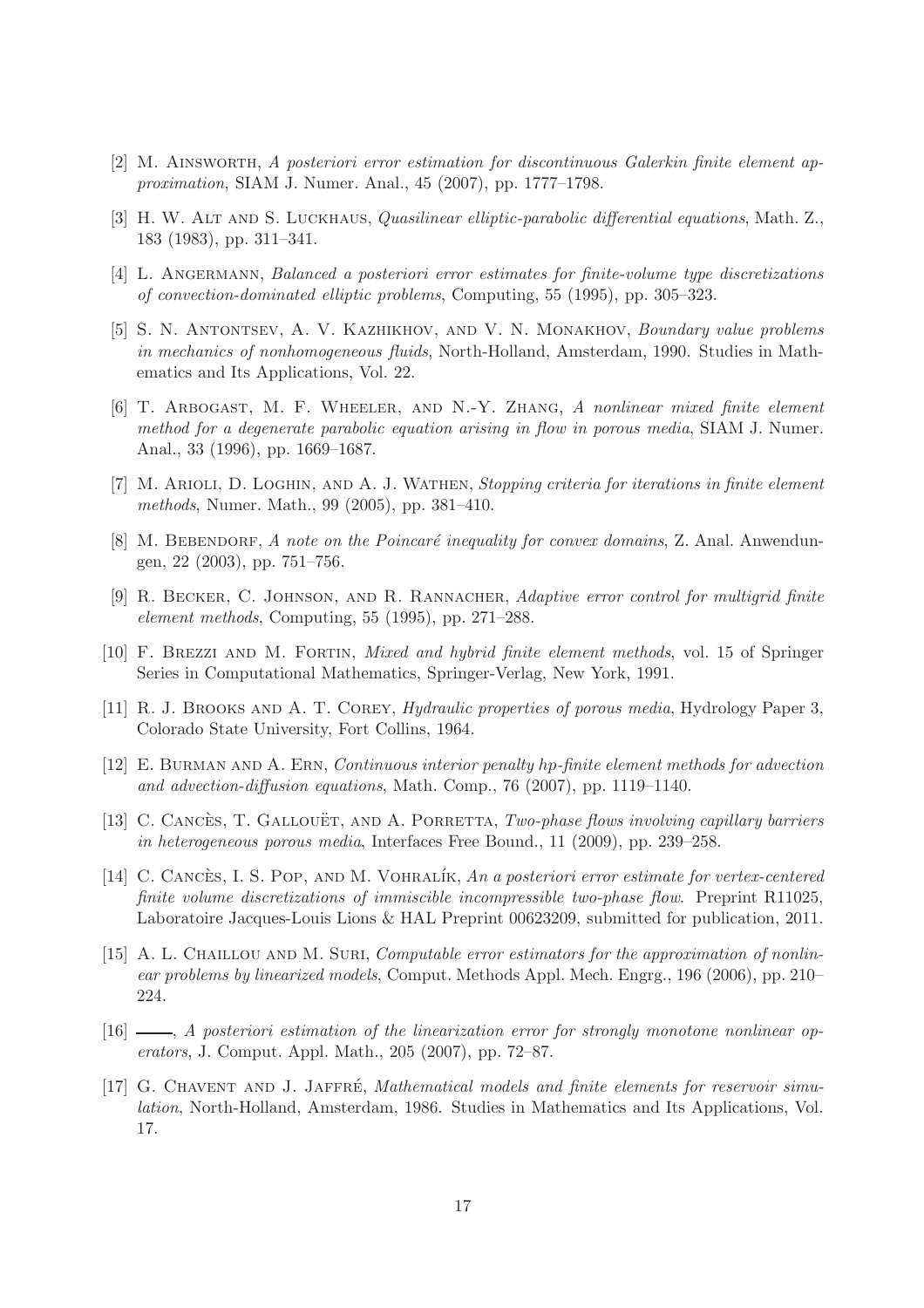- <span id="page-17-1"></span><span id="page-17-0"></span>[18] Z. Chen, *Degenerate two-phase incompressible flow. I. Existence, uniqueness and regularity of a weak solution*, J. Differential Equations, 171 (2001), pp. 203–232.
- <span id="page-17-2"></span>[19] , *Degenerate two-phase incompressible flow. II. Regularity, stability and stabilization*, J. Differential Equations, 186 (2002), pp. 345–376.
- <span id="page-17-12"></span>[20] Z. Chen and R. E. Ewing, *Degenerate two-phase incompressible flow. III. Sharp error estimates*, Numer. Math., 90 (2001), pp. 215–240.
- [21] D. A. Di Pietro, M. Vohral´ık, and C. Widmer, *An a posteriori error estimator for a finite volume discretization of the two-phase flow*, in Finite Volumes for Complex Applications VI, J. Fořt, J. Fürst, J. Halama, R. Herbin, and F. Hubert, eds., Berlin, Heidelberg, 2011, Springer-Verlag, pp. 341–349.
- <span id="page-17-13"></span><span id="page-17-3"></span>[22] V. DOLEJŠÍ, A. ERN, AND M. VOHRALÍK, *A framework for robust a posteriori error control for unsteady nonlinear convection-diffusion problems*. In preparation, 2011.
- [23] J. Douglas, Jr., R. E. Ewing, and M. F. Wheeler, *The approximation of the pressure by a mixed method in the simulation of miscible displacement*, RAIRO Anal. Numér., 17 (1983), pp. 17–33.
- <span id="page-17-9"></span><span id="page-17-8"></span>[24] S. C. Eisenstat and H. F. Walker, *Globally convergent inexact Newton methods*, SIAM J. Optim., 4 (1994), pp. 393–422.
- [25] , *Choosing the forcing terms in an inexact Newton method*, SIAM J. Sci. Comput., 17 (1996), pp. 16–32. Special issue on iterative methods in numerical linear algebra (Breckenridge, CO, 1994).
- <span id="page-17-10"></span>[26] L. EL ALAOUI, A. ERN, AND M. VOHRALÍK, *Guaranteed and robust a posteriori error estimates and balancing discretization and linearization errors for monotone nonlinear problems*, Comput. Methods Appl. Mech. Engrg., 200 (2011), pp. 597–613.
- <span id="page-17-4"></span>[27] Y. EPSHTEYN AND B. RIVIÈRE, *Analysis of hp discontinuous Galerkin methods for incompressible two-phase flow*, J. Comput. Appl. Math., 225 (2009), pp. 487–509.
- <span id="page-17-5"></span>[28] A. Ern, I. Mozolevski, and L. Schuh, *Accurate velocity reconstruction for discontinuous Galerkin approximations of two-phase porous media flows*, C. R. Math. Acad. Sci. Paris, 347 (2009), pp. 551–554.
- <span id="page-17-6"></span>[29] A. Ern, I. Mozolevski, and L. Schuh, *Discontinuous Galerkin approximation of twophase flows in heterogeneous porous media with discontinuous capillary pressures*, Comput. Methods Appl. Mech. Engrg., 199 (2010), pp. 1491–1501.
- <span id="page-17-14"></span>[30] A. ERN, S. NICAISE, AND M. VOHRALÍK, *An accurate*  $H(\text{div})$  *flux reconstruction for discontinuous Galerkin approximations of elliptic problems*, C. R. Math. Acad. Sci. Paris, 345 (2007), pp. 709–712.
- <span id="page-17-7"></span>[31] A. ERN AND M. VOHRALIK, *A posteriori error estimation based on potential and flux reconstruction for the heat equation*, SIAM J. Numer. Anal., 48 (2010), pp. 198–223.
- <span id="page-17-11"></span>[32] , *Adaptive inexact Newton methods with a posteriori stopping criteria for nonlinear diffusion PDEs*. In preparation, 2011.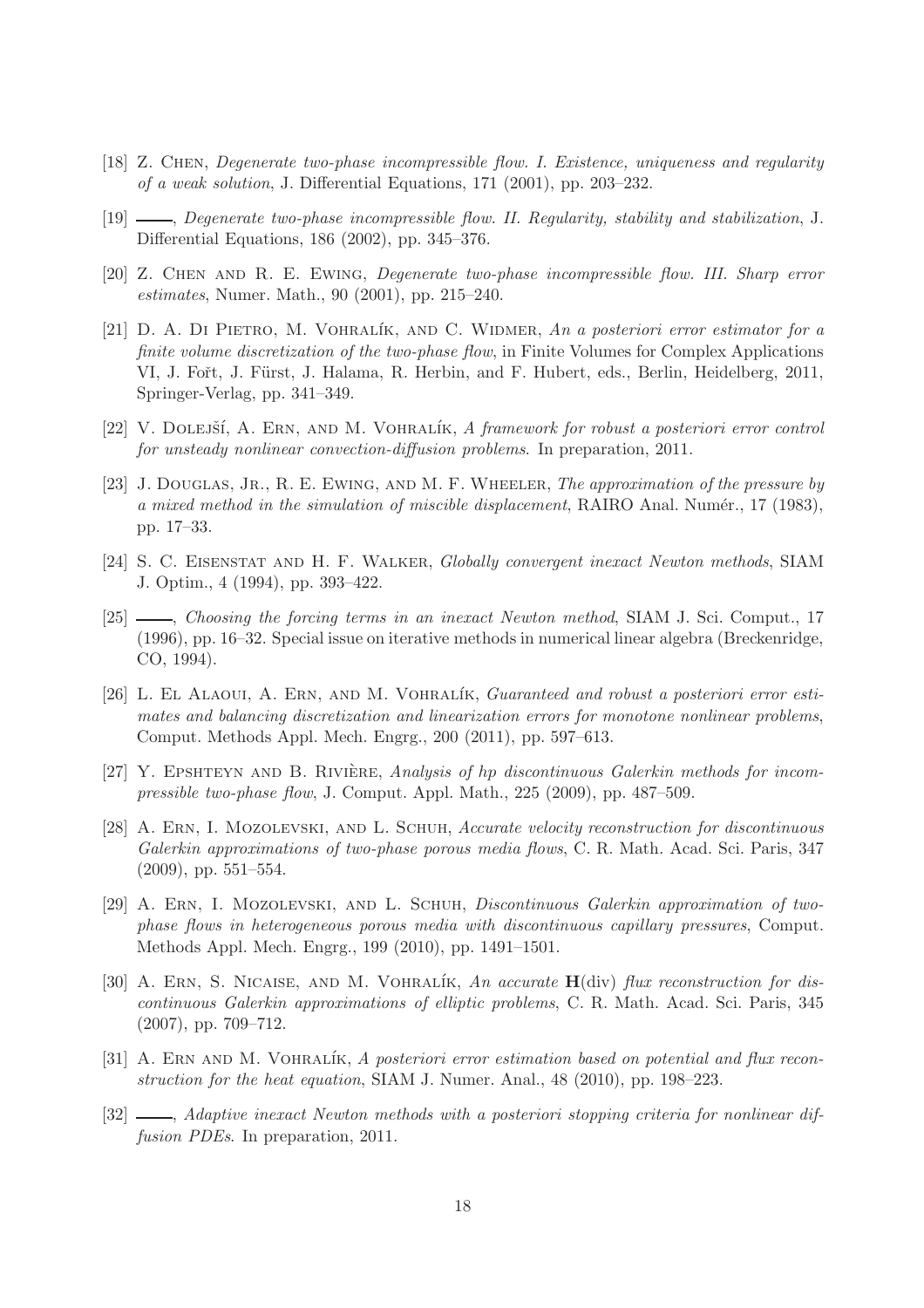- <span id="page-18-13"></span><span id="page-18-2"></span>[33] R. EYMARD, T. GALLOUËT, AND R. HERBIN, *Finite volume approximation of elliptic problems and convergence of an approximate gradient*, Appl. Numer. Math., 37 (2001), pp. 31–53.
- <span id="page-18-8"></span>[34] R. EYMARD, R. HERBIN, AND A. MICHEL, *Mathematical study of a petroleum-engineering scheme*, M2AN Math. Model. Numer. Anal., 37 (2003), pp. 937–972.
- <span id="page-18-3"></span>[35] W. Han, *A posteriori error analysis for linearization of nonlinear elliptic problems and their discretizations*, Math. Methods Appl. Sci., 17 (1994), pp. 487–508.
- [36] R. HUBER AND R. HELMIG, *Node-centered finite volume discretizations for the numerical simulation of multiphase flow in heterogeneous porous media*, Comput. Geosci., 4 (2000), pp. 141–164.
- <span id="page-18-10"></span>[37] P. JIRÁNEK, Z. STRAKOŠ, AND M. VOHRALÍK, *A posteriori error estimates including algebraic error and stopping criteria for iterative solvers*, SIAM J. Sci. Comput., 32 (2010), pp. 1567–1590.
- <span id="page-18-12"></span>[38] O. A. Karakashian and F. Pascal, *A posteriori error estimates for a discontinuous Galerkin approximation of second-order elliptic problems*, SIAM J. Numer. Anal., 41 (2003), pp. 2374–2399.
- <span id="page-18-14"></span><span id="page-18-0"></span>[39] K. Y. Kim, *A posteriori error estimators for locally conservative methods of nonlinear elliptic problems*, Appl. Numer. Math., 57 (2007), pp. 1065–1080.
- [40] D. KRÖNER AND S. LUCKHAUS, *Flow of oil and water in a porous medium*, J. Differential Equations, 55 (1984), pp. 276–288.
- <span id="page-18-6"></span>[41] S. Lacroix, Y. Vassilevski, J. Wheeler, and M. Wheeler, *Iterative solution methods for modeling multiphase flow in porous media fully implicitly*, SIAM J. Sci. Comput., 25 (2003), pp. 905–926.
- <span id="page-18-5"></span>[42] S. Lacroix, Y. V. Vassilevski, and M. F. Wheeler, *Decoupling preconditioners in the implicit parallel accurate reservoir simulator (IPARS)*, Numer. Linear Algebra Appl., 8 (2001), pp. 537–549. Solution methods for large-scale non-linear problems (Pleasanton, CA, 2000).
- <span id="page-18-15"></span>[43] R. Luce and B. I. Wohlmuth, *A local a posteriori error estimator based on equilibrated fluxes*, SIAM J. Numer. Anal., 42 (2004), pp. 1394–1414.
- <span id="page-18-9"></span>[44] C. MAKRIDAKIS AND R. H. NOCHETTO, *Elliptic reconstruction and a posteriori error estimates for parabolic problems*, SIAM J. Numer. Anal., 41 (2003), pp. 1585–1594.
- <span id="page-18-1"></span>[45] F. OTTO,  $L^1$ -contraction and uniqueness for quasilinear elliptic-parabolic equations, J. Differential Equations, 131 (1996), pp. 20–38.
- <span id="page-18-7"></span>[46] A. T. Patera and E. M. Rønquist, *A general output bound result: application to discretization and iteration error estimation and control*, Math. Models Methods Appl. Sci., 11 (2001), pp. 685–712.
- <span id="page-18-11"></span>[47] L. E. PAYNE AND H. F. WEINBERGER, An optimal Poincaré inequality for convex domains, Arch. Rational Mech. Anal., 5 (1960), pp. 286–292.
- <span id="page-18-4"></span>[48] M. PESZYŃSKA, M. F. WHEELER, AND I. YOTOV, *Mortar upscaling for multiphase flow in porous media*, Comput. Geosci., 6 (2002), pp. 73–100.